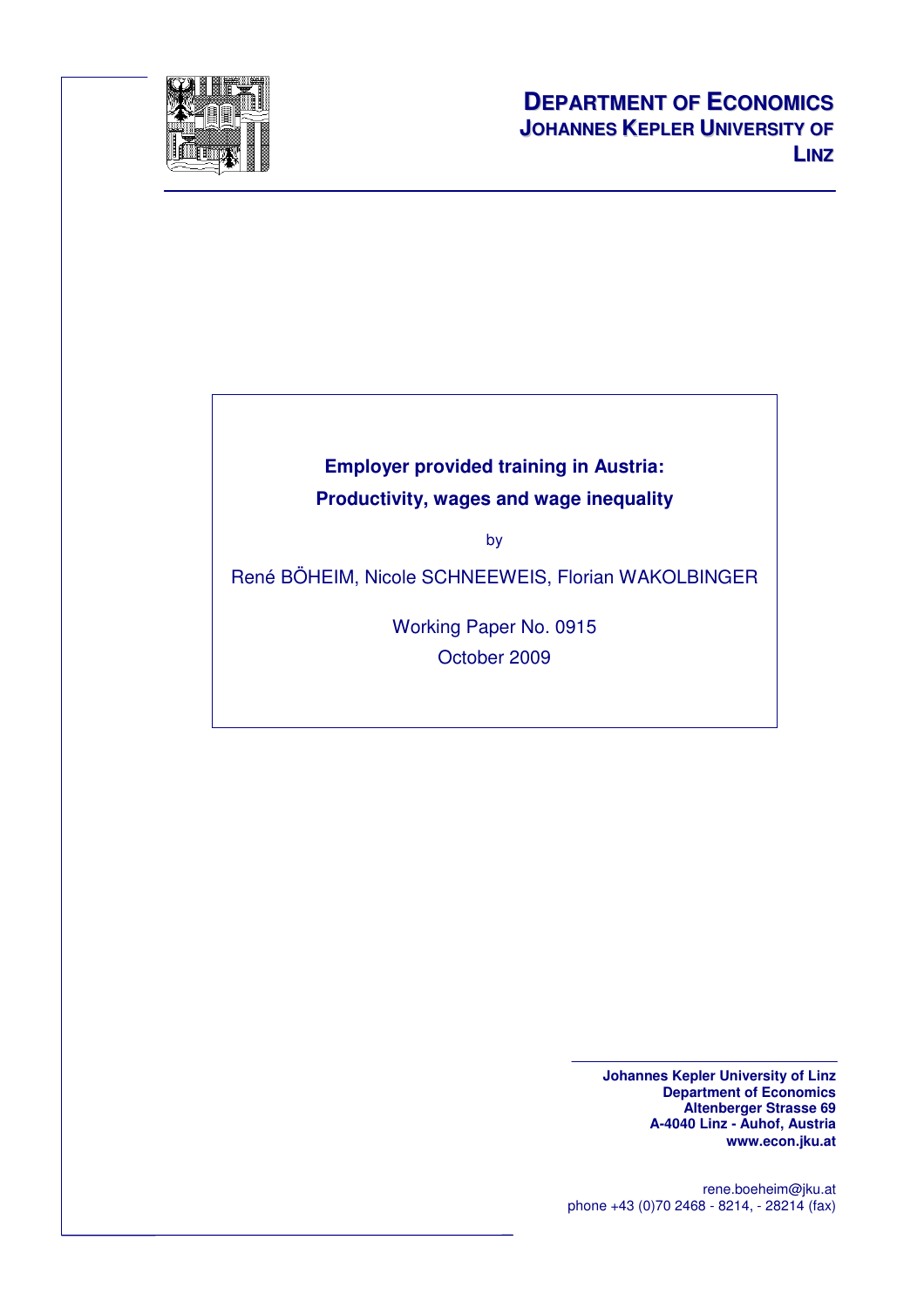Employer provided training in Austria: Productivity, wages and wage inequality

René Böheim<sup>\*</sup>, Nicole Schneeweis<sup>\*\*</sup> and Florian Wakolbinger<sup>\*\*\*</sup>

Department of Economics Johannes Kepler University Linz September 2009

 $\overline{a}$ 

<sup>\*</sup> Department of economics, Johannes Kepler University Linz; IZA, Bonn; Austrian Institute for Economic Research, Vienna; NFN labor and welfare state (www.labornrn.at).

<sup>\*\*</sup> Department of economics, Johannes Kepler University Linz; NFN labor and welfare state (www.labornrn.at)

<sup>\*\*\*</sup> Gesellschaft für Angewandte Wirtschaftsforschung mbh, Innsbruck, and University of Linz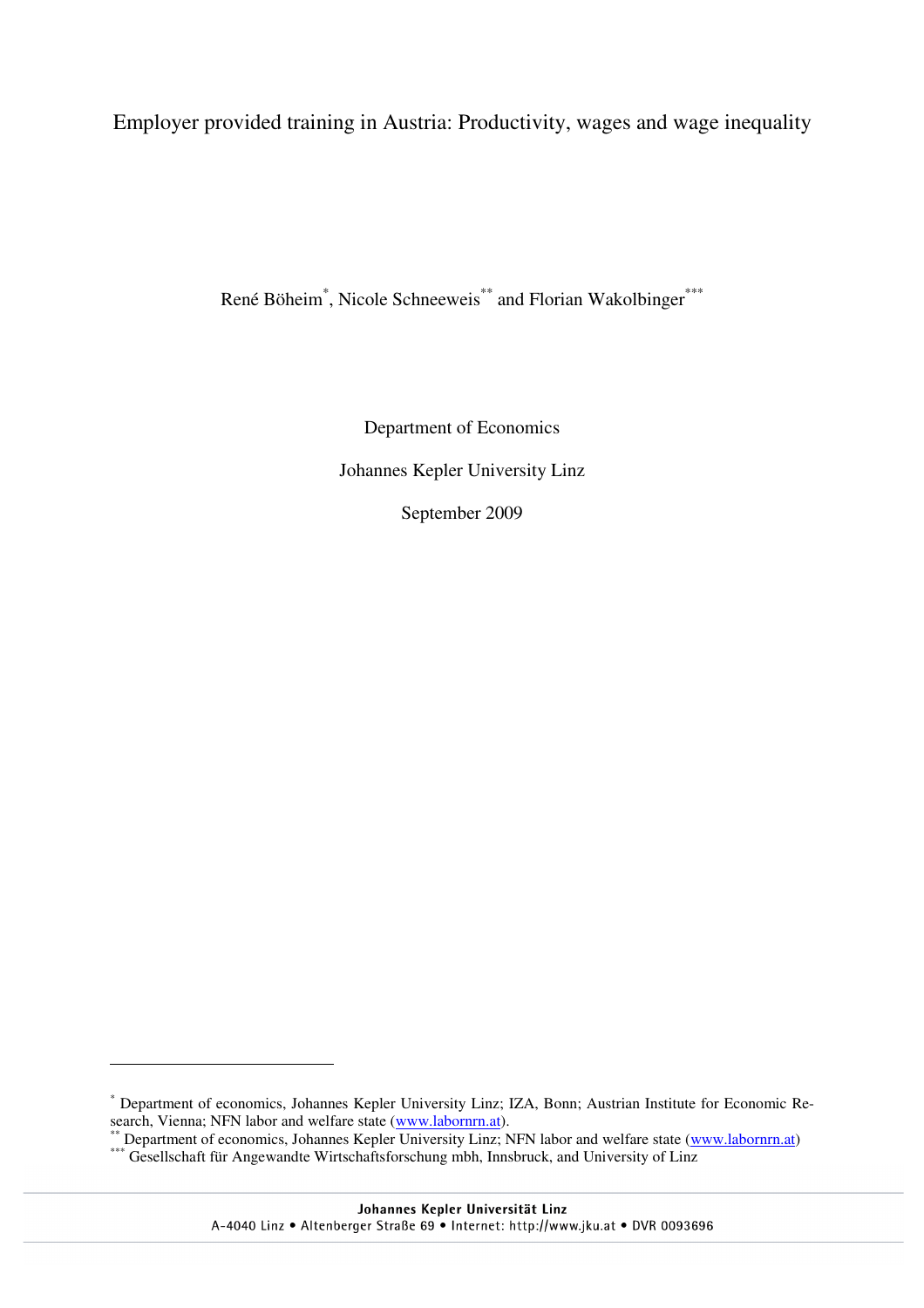### **Abstract**

We use data on Austrian firms and employees to estimate the effects of employer-provided training on productivity, wages, and the inequality of wages within firms. While the average amount spent on employer-provided training is low in general, we find a robust positive elasticity of training on productivity of about 0.04. In-house training is more effective than external courses, and language, administrative and personal skills courses are more effective than sales training and IT-courses. We find a significant relationship between training and wages, the coefficient is about 0.05. We find no significant effect of training on the inequality of wages within firms.

## *JEL Classification:* D21, J24

*Keywords:* employer-provided training, productivity, wages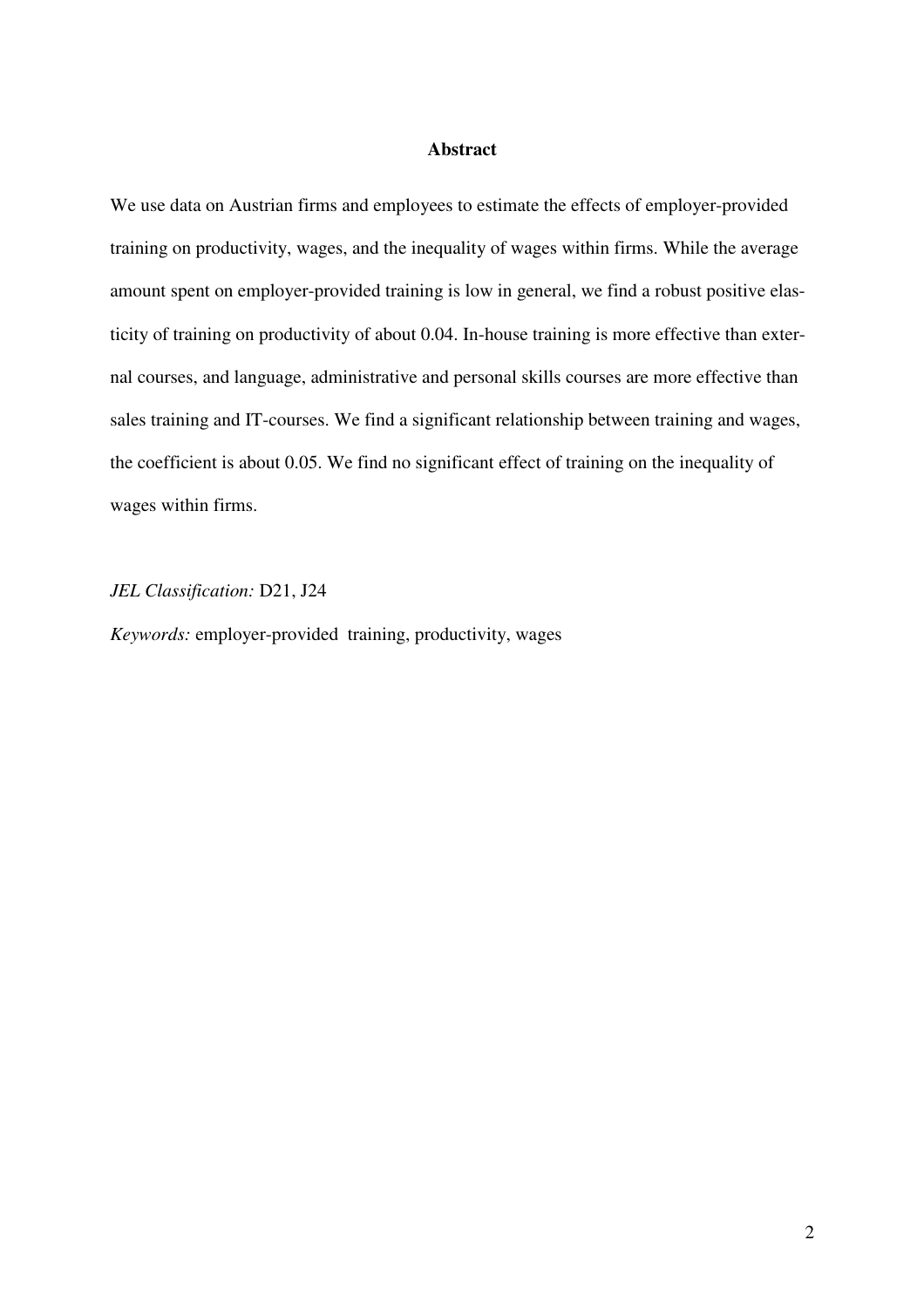### **1 Introduction**

Human capital is one of the key determinants of economic growth. In Table 1, economic development in Austria between 1990 and 2004 is summarized (reproduced from Pender et al., 2007, p37). The numbers show that a large part, about one quarter, of the average yearly growth rate of 2.4% of GDP is due to technological progress. In addition, increased human capital, the "quality" of labour, contributes positively to economic growth. Further, if the amount of human capital is related to a person's chances on the labour market—which appears to be a reasonable assumption—, then training and human capital are also related to labour supply. The expansion of hours worked, the "quantity of labour" did also contribute to economic growth between 1990 and 2004.

|                                             |          |           | Average yearly growth rate |           |           |
|---------------------------------------------|----------|-----------|----------------------------|-----------|-----------|
|                                             |          | 1990/2004 | 1990/1995                  | 1996/2000 | 2001/2004 |
| Economic growth, real in % of<br><b>GDP</b> |          | 2,38      | 2,62                       | 2,83      | 1,46      |
| Components:                                 |          |           |                            |           |           |
| Capital                                     |          | 1,33      | 1,33                       | 1,36      | 1,29      |
| Of which                                    |          |           |                            |           |           |
|                                             | Quantity | 0,96      | 1,02                       | 1,08      | 0,71      |
| Quality                                     |          | 0,37      | 0,31                       | 0,27      | 0,58      |
| Labour                                      |          | 0,46      | 0,28                       | 0,80      | 0,31      |
| Of which                                    |          |           |                            |           |           |
|                                             | Quantity | 0,20      | 0,02                       | 0,48      | 0,10      |
|                                             | Quality  | 0,27      | 0,26                       | 0,32      | 0,21      |
| Technological                               |          | 0,59      | 1,01                       | 0,68      | $-0,15$   |
| Progress                                    |          |           |                            |           |           |

**Table 1:** Economic growth in Austria, 1990-2004.

*Source*: Peneder et al. (2007), p.37.

According to the Continuing Vocational Training Survey (CVTS) of 1999 (Statistik Austria, 2001), about 72% of workplaces with at least 10 employees trained their workers. In 2005,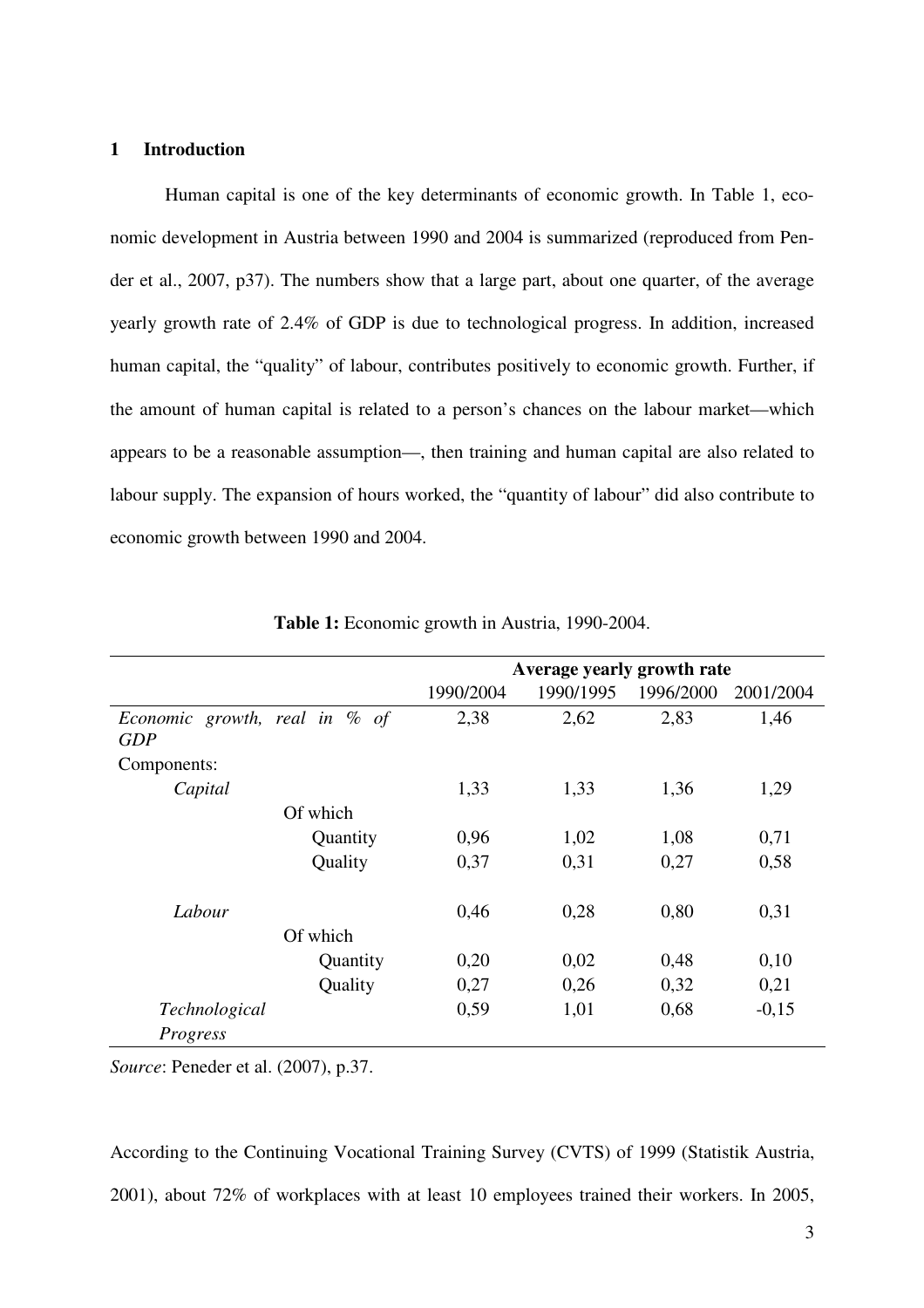about 81% of workplaces trained their workers. The fraction of workers who attended employer-provided training was some 31% in 1999 and 33% in 2005. These workers were trained for about 29 (27) hours in 1999 (2005). According to the survey, employer-provided training cost some €723 million in 1999, of which about 60% were direct training costs. Indirect costs, i.e., opportunity costs from spending time in training rather than working, made up the remaining 40%. In 2005, this number was about  $\epsilon$ 594 million with about 56% direct training costs.

These figures underline that employer-provided training is common and involves serious amounts of money. Our aim is the evaluation of this investment, for both employers and employees—how much does productivity increase due to employer provided training, and how much do workers benefit from attending such courses?

There are few studies that empirically investigate the relationship between employer-provided training and productivity, mostly due to a serious lack of data. Most of these studies find indeed evidence for a positive, in cases even a statistically significant association between training and productivity. However, as the availability of data is limited, most of these analyses are cross-sectional and the problem of unobserved heterogeneity is insufficiently solved.

In one of the first empirical works on this topic, Bartel (1994) found that US-firms which introduced training programmes in response to low productivity enjoyed subsequently a significant increase in productivity. The estimated return to these programmes was about 0.4%

Zwick (2002), using German data for 1997 to 2000, showed that training is positively related to productivity, even two years after the training. The relationship is stronger, the more intensive the training was. The estimated return was about 0.4%, i.e., increasing the number of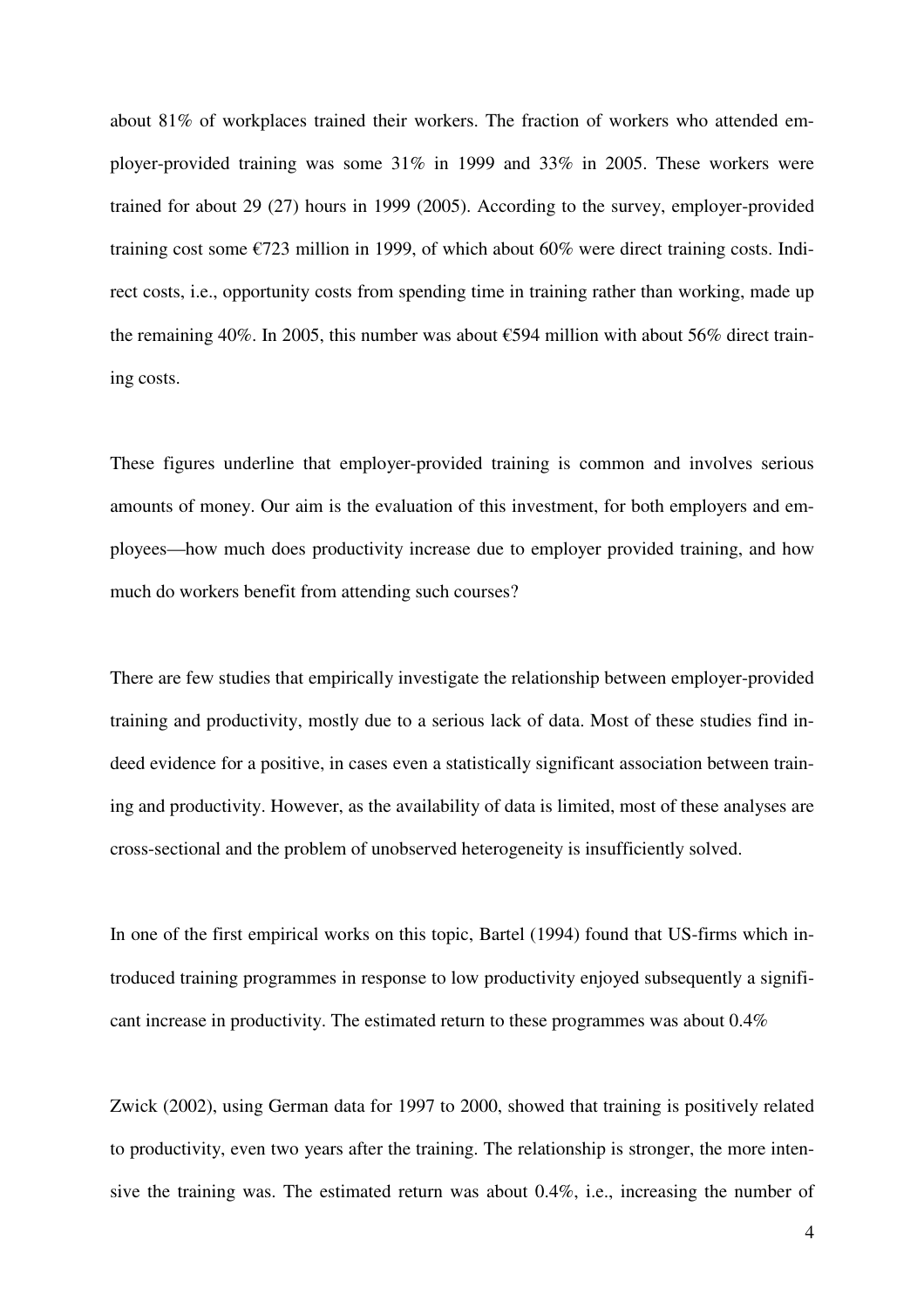employees who receive training by one percentage point is estimated to increase overall productivity by 0.4%.

Dearden, Reed and Van Reenen (2006), using British data, also find a statistically significant association between training and productivity. In addition, they find that wages are also higher in workplaces where workers are trained, indicating that some of the productivity gains from training also accrue to workers.

#### **2 Theoretical Background**

The association between a firm's output and the inputs can be shown in a production function, typically a Cobb-Douglas specification is used (Bartel, 1995; Dearden et al., 2000). A simple production function that relates training with output *Y* for each firm *i* is:

$$
Y_i = A_i K_i^{\beta} (LU_i + \tau LT_i)^{\gamma}, \qquad (1)
$$

where *A* is a (Hicks-neutral) parameter of efficiency, *LU* and *LT* indicate the numbers of untrained and trained workers and  $\tau$  describes the productivity gain from training (it is greater than one if training is productivity-enhancing).  $\beta$  and  $\gamma$  are the shares of capital and labour in the production process and it is typically assumed that  $\beta + \gamma = 1$ .

Rearranging the formula, the production function can be expressed as:

$$
Y_i = A_i K_i^{\beta} L_i^{\gamma} (1 + (\tau - 1) T_i)^{\gamma}, \tag{2}
$$

where *T* denotes the intensity of training in firm *I*, *LT/(LU+LT)*. Taking logs and using *ln*   $(1+x) \approx x$ , for small values of *x* yields the following expression:

$$
\ln Y_i = \ln A_i + \beta \ln K_i + \gamma \ln L_i + \gamma (\tau - 1) T_i. \tag{3}
$$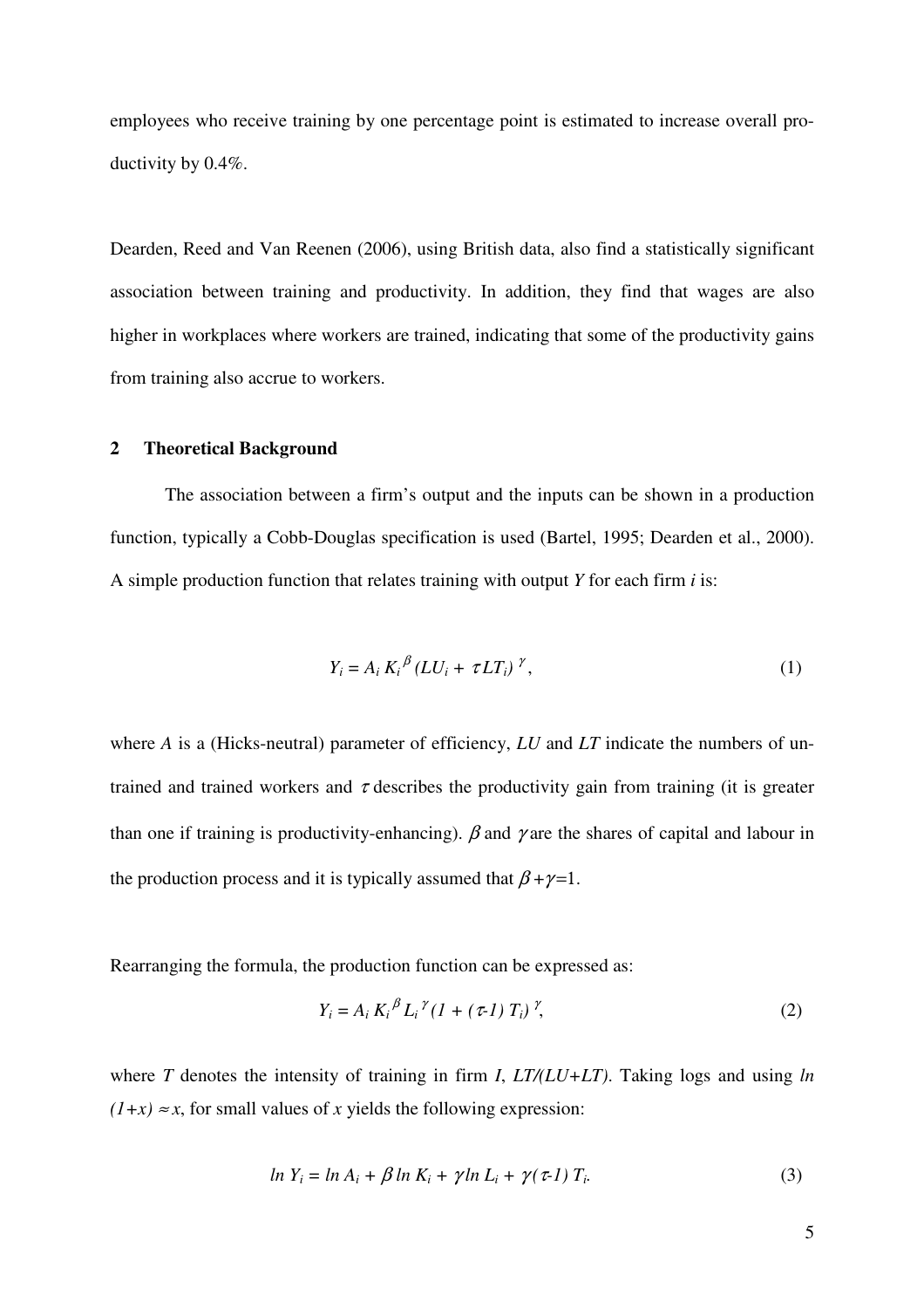Under the assumption that workers who are trained are more productive than those who are not,  $\gamma(\tau)$  is expected to be greater than 0. Reformulating equation (3) provides an expression that can be estimated on a random sample of firms:

$$
\ln Y_i = \alpha + \beta X_i + \theta T_i + \varepsilon_i, \tag{4}
$$

where  $\alpha$  is the intercept of the log-linear equation, *X* is a vector of firm characteristics, *T* is an indicator of training intensity,  $\varepsilon$  is the error-term and  $\theta$  is the parameter of interest. This equation can be estimated using standard econometric methods and a statistically significant value for  $\theta > 0$  indicates a positive relationship between training intensity and a firm's productivity

A causal interpretation, i.e., training *causes* productivity, can only be established beyond doubt, if training is not correlated with the unobserved factors captured in  $\varepsilon$ . A positive value for  $\theta$  could also arise from selection bias, if firms whose unobserved characteristics are associated with higher productivity invest more in training than firms whose unobserved characteristics are associated with lower productivity. Such a biased estimate measures not only the association between training and productivity, but also the firms' differences in unobserved productivity. Alternatively, inverse causality may prevent a causal interpretation. Inverse causality is present, if more productive firms invest more in training because they have the money to do so—a positive coefficient would then indicate the positive impact of productivity on training.

One method to limit a selection bias is the use of panel data, where the firms are observed at (at least) two points in time. Equation (4) can then be modified to account for repeated observations on the same firms: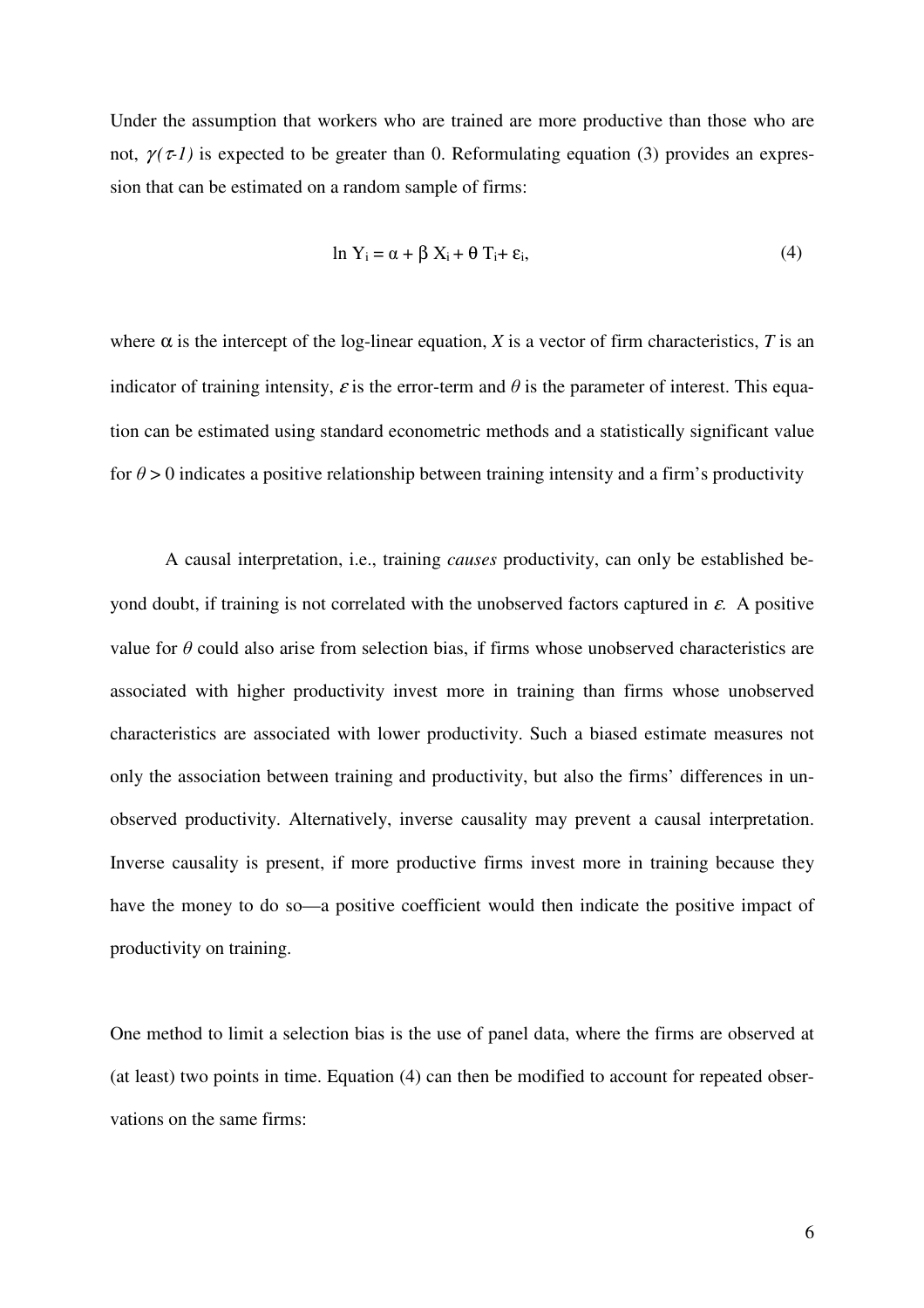$$
\ln Y_{it} = \alpha + \beta X_{it} + \theta T_{it} + \varepsilon_i + u_{it},\tag{5}
$$

where *t* indexes time. The error term can be separated into a firm-specific time-invariant component  $(\varepsilon_i)$  and an idiosyncratic part  $(u_i)$ . The firm-specific component can be eliminated from the equation by employing firm fixed-effects and the coefficient on training can be estimated consistently as long as  $T_{it}$  does not correlate with  $u_{it}$ .

#### **3 Data**

Since there is no single source of data available to address our research questions, we use several different surveys to construct samples which allow an empirical evaluation of the relationship between training and productivity as well as training and wages. The data sources are surveys on training, business statistics and labour costs. The data were combined by the Austrian Statistical Office, using their database on Austrian businesses.<sup>1</sup>

#### **3.1 Productivity**

 $\overline{a}$ 

This part of our analyses is based on the Continuing Vocational Training Surveys (CVTS), 1999 and 2005. The CVTS surveyed a representative sample of businesses with 10 or more employees in the production and service sectors (NACE codes C-K and O) on their employerprovided training. The samples were drawn, stratified by industry classifications and firm size, from the Statistical Offices' firm register (Statistik Austria, 2003). Since the samples were drawn independently, only a small number of firms were surveyed in both years.

We augment the information from the CVTS with information from the Surveys on Structural Business Statistics (SSBS), 1999 to 2005. The SSBS is an annual survey of businesses with at

 $1$  For reasons of anonymity, all data analyses were undertaken by the Statistical Offices.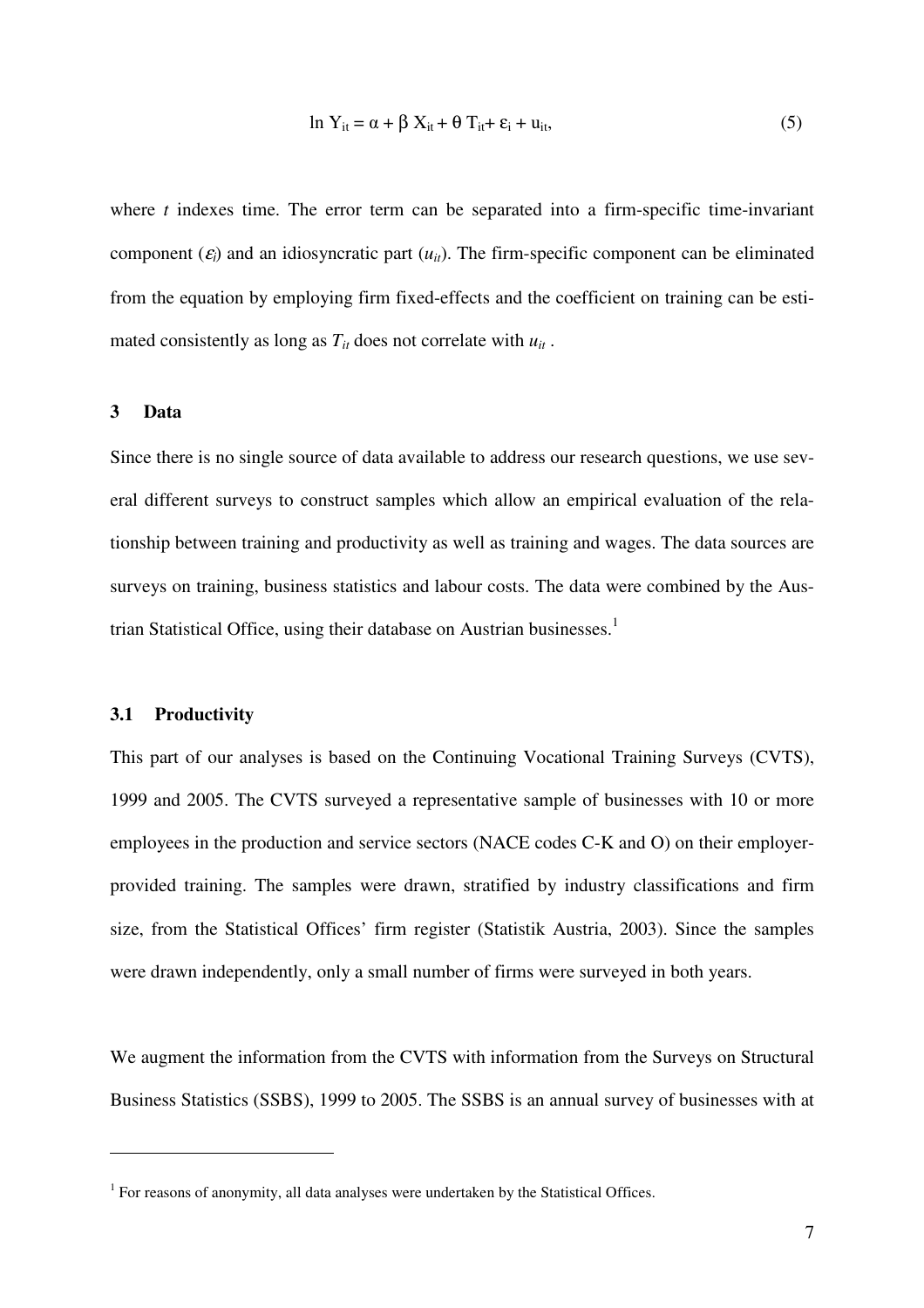least 20 employees in the production and service sectors (NACE codes C-K) and was first conducted in 1997 (Statistik Austria, 2001a). This survey is also based on a stratified random sample (sectors and firm size) and one part of the sample is replaced each year. The advantage of the SSBS is the availability of information that allows the calculation of the gross value added, which we use as our indicator of productivity. In addition, the SSBS contain detailed information on other production factors, such as the structure of the workforce (e.g., distribution of men and women, blue- and white-collar workers) and on capital investments.

We selected all businesses that were surveyed in the CVTS and were also surveyed in the SSBS of the corresponding year.<sup>2</sup> Overall, 3,351 businesses were surveyed in the SSBS and the CVTS (1,955 in 1999 and 1,396 in 2005). After elimination of one observation with missing information the sample consists of 3,350 observations.

To analyse the robustness of our results, we also identify 203 businesses that were surveyed in both years. This sample is used for firm-fixed-effects panel regressions. In addition, we matched 1,739 businesses from the SSBS 2000 with information from the 1999 CVTS to investigate whether training has long-lasting or lagged effects on productivity. See table 2 for a summary of our samples.

Our indicator of a firm's productivity is gross added value at factor costs (Black und Lynch,  $2001$ ), which was calculated from the information contained in the SSBS.<sup>3</sup> Productivity is measured at the actual number of working hours, i.e., actual working hours minus hours in

 $\overline{a}$ 

 $2$  All observations were weighted to obtain a sample representative for the distribution in size and across the economic sectors of the underlying universe of businesses.

 $3$  Gross added value (at factor costs) measures the output of a firm by turnover minus input costs, plus net transfers (subsidies minus taxes).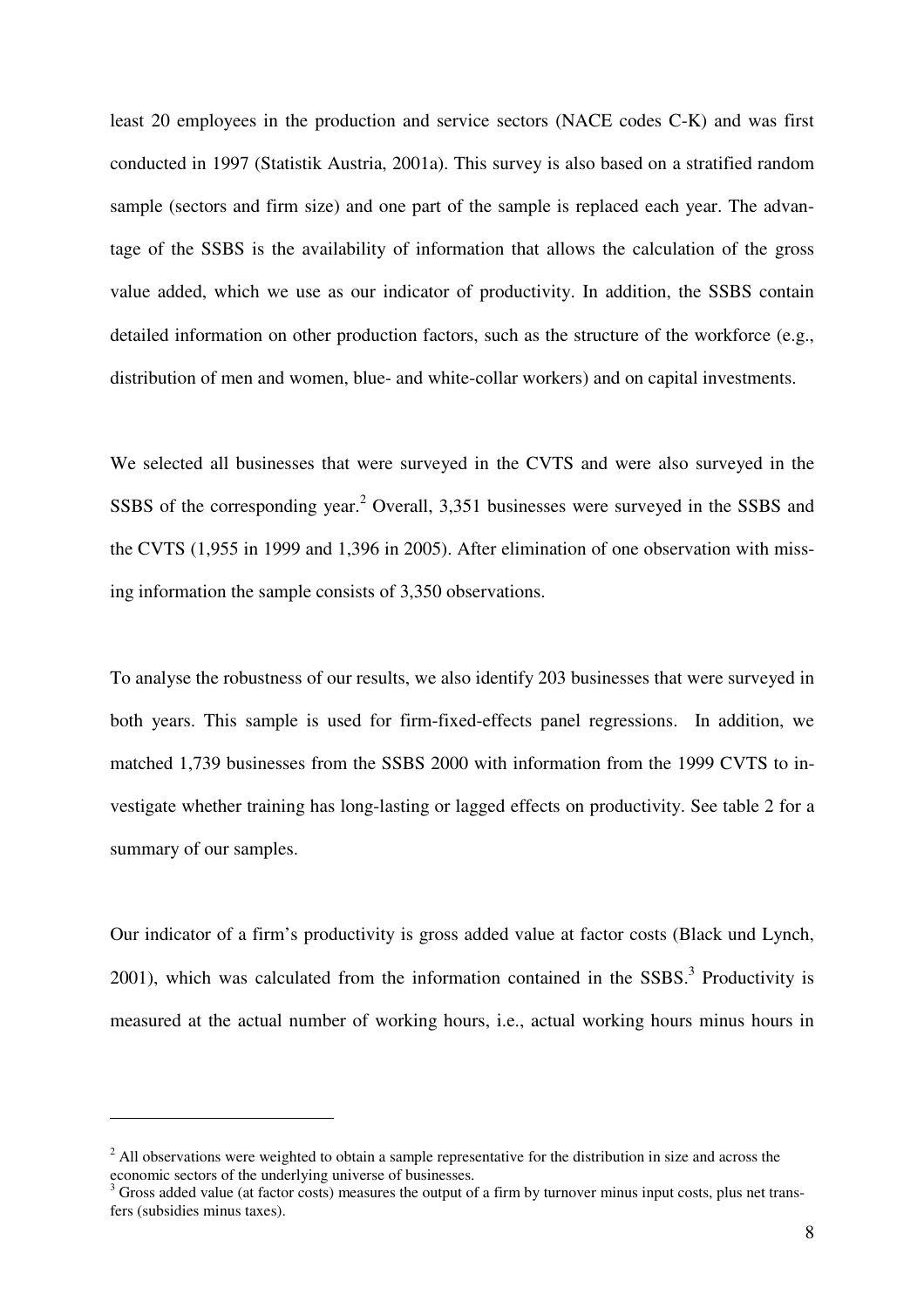training, to obtain a precise indicator of productivity. All monetary values were deflated to 2005 prices using the harmonised consumer price index.<sup>4</sup>

| <b>CVTS 1999</b> | Number of observations                     | 2,612 |
|------------------|--------------------------------------------|-------|
|                  | Of which in SSBS 1999                      | 1,955 |
| <b>CVTS 2005</b> | Number of observations                     | 1,456 |
|                  | Of which in SSBS 2005                      | 1,396 |
|                  | Observations with miss-<br>ing information |       |
| Pooled           |                                            | 3,350 |
| Panel            | 203 businesses in both<br>cross-sections   | 406   |
| <b>CVTS 1999</b> | Number of observations                     | 2,612 |
|                  | Of which in SSBS 2000                      | 1,739 |
| <b>Lagged</b>    |                                            | 1,739 |

## **Table 2:** Overview on samples.

Figure 1 provides an overview on the average gross value added per employee for the years 1999 to 2005. We see that productivity increased throughout this period. In 1999 it amounted to about  $\text{\textsterling}51,800$  and to about  $\text{\textsterling}65,000$  in 2005.

 $\overline{a}$ 

<sup>&</sup>lt;sup>4</sup> Gross value added should be deflated using a production price index; however, in Austria such an index is not available for the service sector.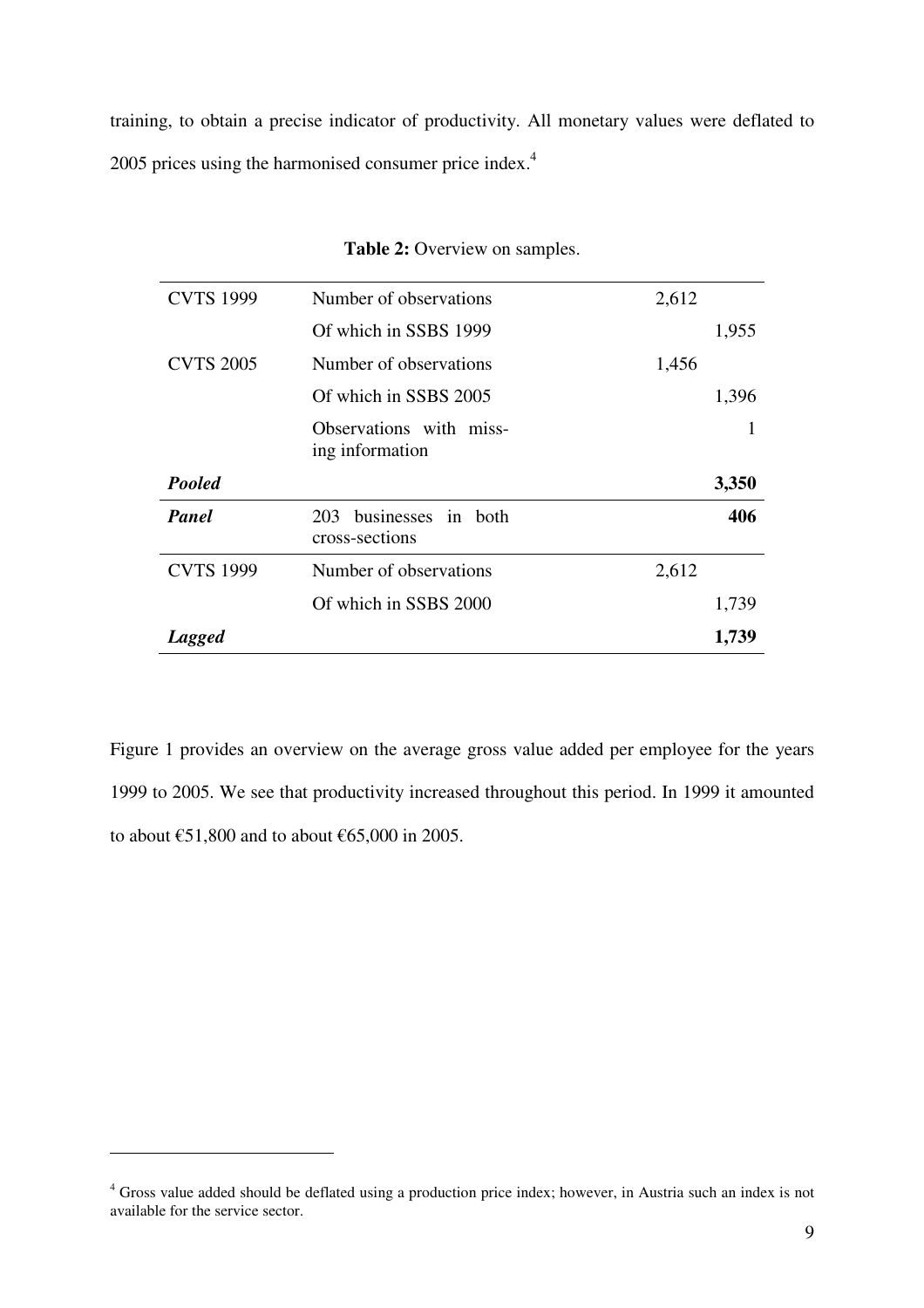

**Figure 1:** Average gross value added per worker, 1999-2005.

The CVTS contain several indicators on employer-provided training. We distinguish between those that provide information on the intensity of the training and those on the quality of the training. In table 3 we provide a description of the used variables and some summary statistics.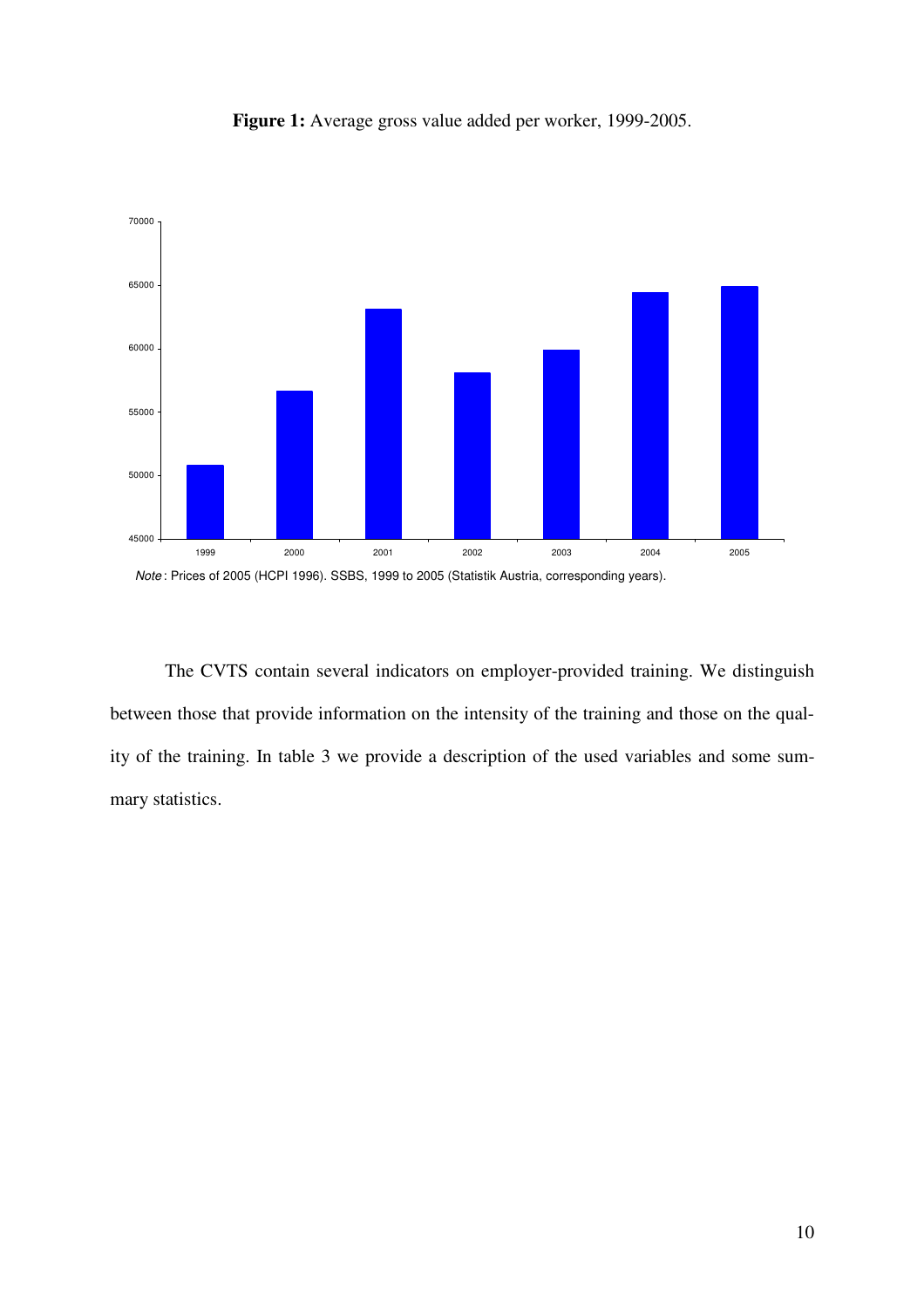| Variable                                         | Description                                                                                                                        | Mean      | <b>SD</b>  |
|--------------------------------------------------|------------------------------------------------------------------------------------------------------------------------------------|-----------|------------|
| <b>Dependent Variables</b>                       |                                                                                                                                    |           |            |
| Value added per hour                             | Gross value added at factor costs per actual working<br>hour                                                                       | 28.04     | 105.75     |
| Value added per worker                           | Gross value added at factor cost per worker                                                                                        | 47,707.31 | 165,335.54 |
| <b>Training</b>                                  |                                                                                                                                    |           |            |
| Costs                                            | Costs for training per employed worker, net of subsi-<br>dies                                                                      | 145.09    | 1.062.32   |
| Hours                                            | Number of hours in training per employed worker                                                                                    | 5.52      | 42.70      |
| Fraction of training (from total training hours) |                                                                                                                                    |           |            |
| Languages                                        | Foreign and national languages                                                                                                     | 0.04      |            |
| Marketing                                        | Marketing and sales training                                                                                                       | 0.16      |            |
| Administration                                   | Admin, accounting, finances, management and office                                                                                 | 0.10      |            |
| Personal skills                                  | Cooperation, interview training, et cet.                                                                                           |           |            |
|                                                  |                                                                                                                                    | 0.10      |            |
| <b>IT</b>                                        | Computer skills                                                                                                                    | 0.16      |            |
| Technical                                        | Technical issues and production                                                                                                    | 0.24      |            |
| Other                                            | E.g., environmental aspects, health and safety,                                                                                    | 0.20      |            |
| In-house hours                                   | Number of training hours provided in-house per em-<br>ployed worker                                                                | 1.77      | 21.44      |
| <b>External hours</b>                            | Number of training hours provided by external training<br>per employed worker                                                      | 3.76      | 34.92      |
| ing hours)                                       | Fraction of external hours at the following institutions (from total number of train-                                              |           |            |
| Institutions                                     | Public training institutions operated by Trade Unions,<br>Chamber of Commerce, Chamber of Labour, Adult<br><b>Learning Centres</b> | 0.40      |            |
| <b>Business</b>                                  | Associated businesses, such as producers, suppliers, or                                                                            |           |            |
|                                                  | parent company                                                                                                                     | 0.20      |            |
| Schools                                          | Public or private schools, universities                                                                                            |           |            |
|                                                  |                                                                                                                                    | 0.00      |            |
| Private                                          | Private training institutions                                                                                                      | 0.30      |            |
| Other                                            |                                                                                                                                    | 0.10      |            |
| Workforce                                        |                                                                                                                                    |           |            |
| Employees                                        | Number of employed workers                                                                                                         | 63.65     | 1,319.44   |
| Fraction part-time                               |                                                                                                                                    | 0.15      |            |
| Fraction male white-collar                       |                                                                                                                                    | 0.19      |            |
| Fraction female white-<br>collar                 |                                                                                                                                    | 0.21      |            |
| Fraction male blue-collar                        |                                                                                                                                    | 0.35      |            |
| Fraction female blue-collar                      |                                                                                                                                    | 0.16      |            |
| Fraction apprentices                             |                                                                                                                                    | 0.06      |            |
| Fraction owner                                   |                                                                                                                                    | 0.04      |            |
| Turnover                                         | Change in the number of employees relative to the                                                                                  | 0.04      | 0.70       |

average number of employees last year

# **Table 3:** Description of variables.

# **Capital**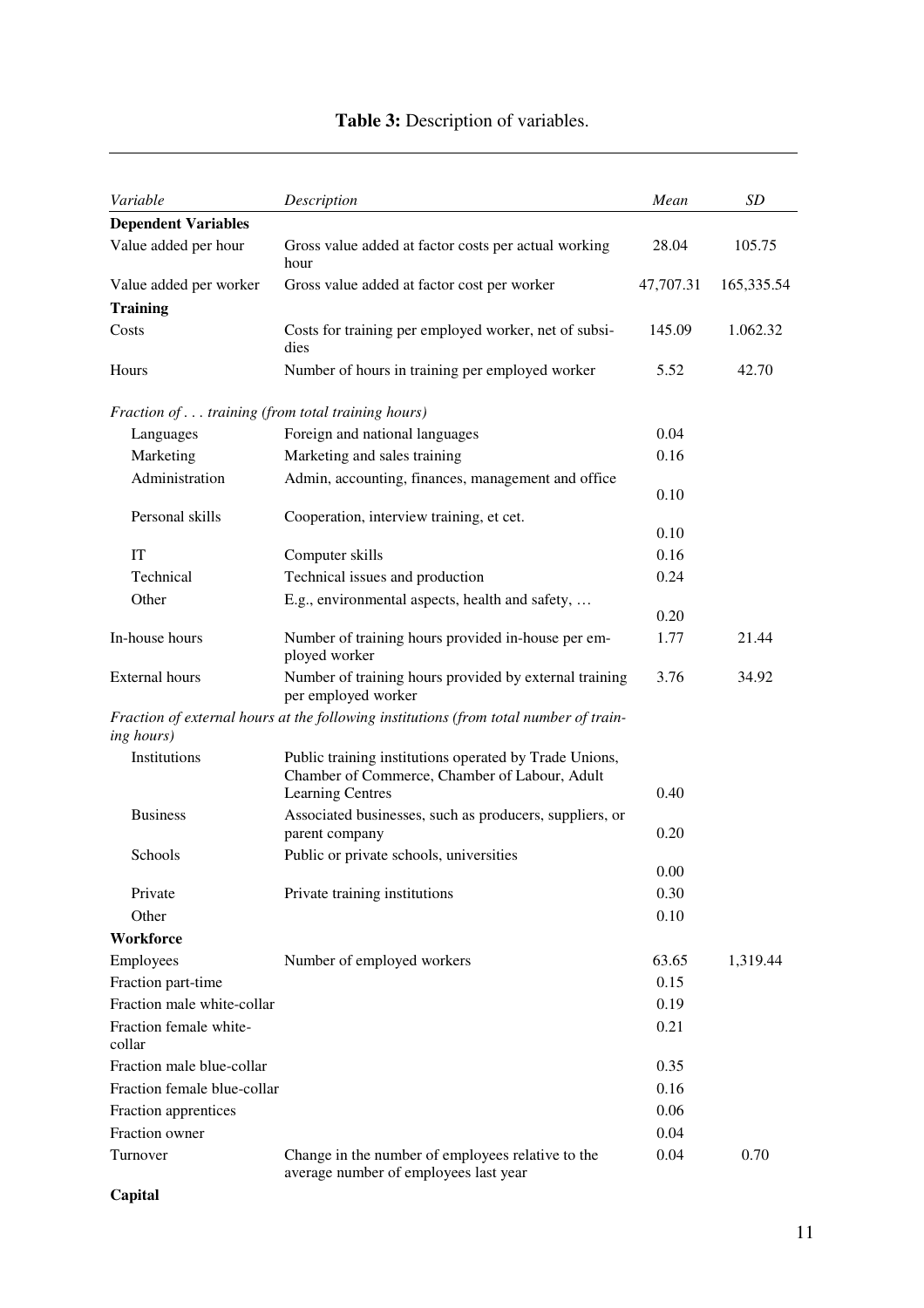| Investment assets      | Investment in assets per employed worker   | 9,166.99  | 237,497.31 |
|------------------------|--------------------------------------------|-----------|------------|
| Investment software    | Investment in software per employed worker | 2,775.33  | 6,220.68   |
| Capital                | Capital per employed worker                | 29,510.21 | 493,674.07 |
| <b>Other variables</b> |                                            |           |            |
| Regional indicators    | 9 federal states                           |           |            |
| <b>NACE</b> indicators | 8 NACE categories                          |           |            |
| Legal form indicators  | 5 groups of legal forms of businesses      |           |            |
| Year                   | Dummy variable for 1999                    |           |            |
| N                      |                                            | 3,350     |            |

*Note:* All monetary variables deflated to 2005 prices using the HCPI. All statistics weighted according to CVTS.

We use value added per actual working hour and value added per employed worker as dependent variables in the productivity regressions; their means are about  $\epsilon$ 28 and  $\epsilon$ 47,700.

Training intensity is measured by the number of hours in training or, alternatively, the net costs of training. While we might assume that there is a correlation between the costs of training and the quality of training, we have no direct information on the quality of training. However, we have information on the training subjects and whether the training is in-house or externally organized.

On average, training costs amounted to  $\epsilon$ 145 per worker and the average worker spent 5.5 paid working hours in training per year. About one quarter of all training hours were dedicated to technical training and 16% were dedicated to marketing and sales training and another 16% to IT courses.

Most training was provided not in-house but by external training institutions. About 40% of these external training hours were provided by public associations (e.g., Chamber of Commerce) and about 30% by private training institutions.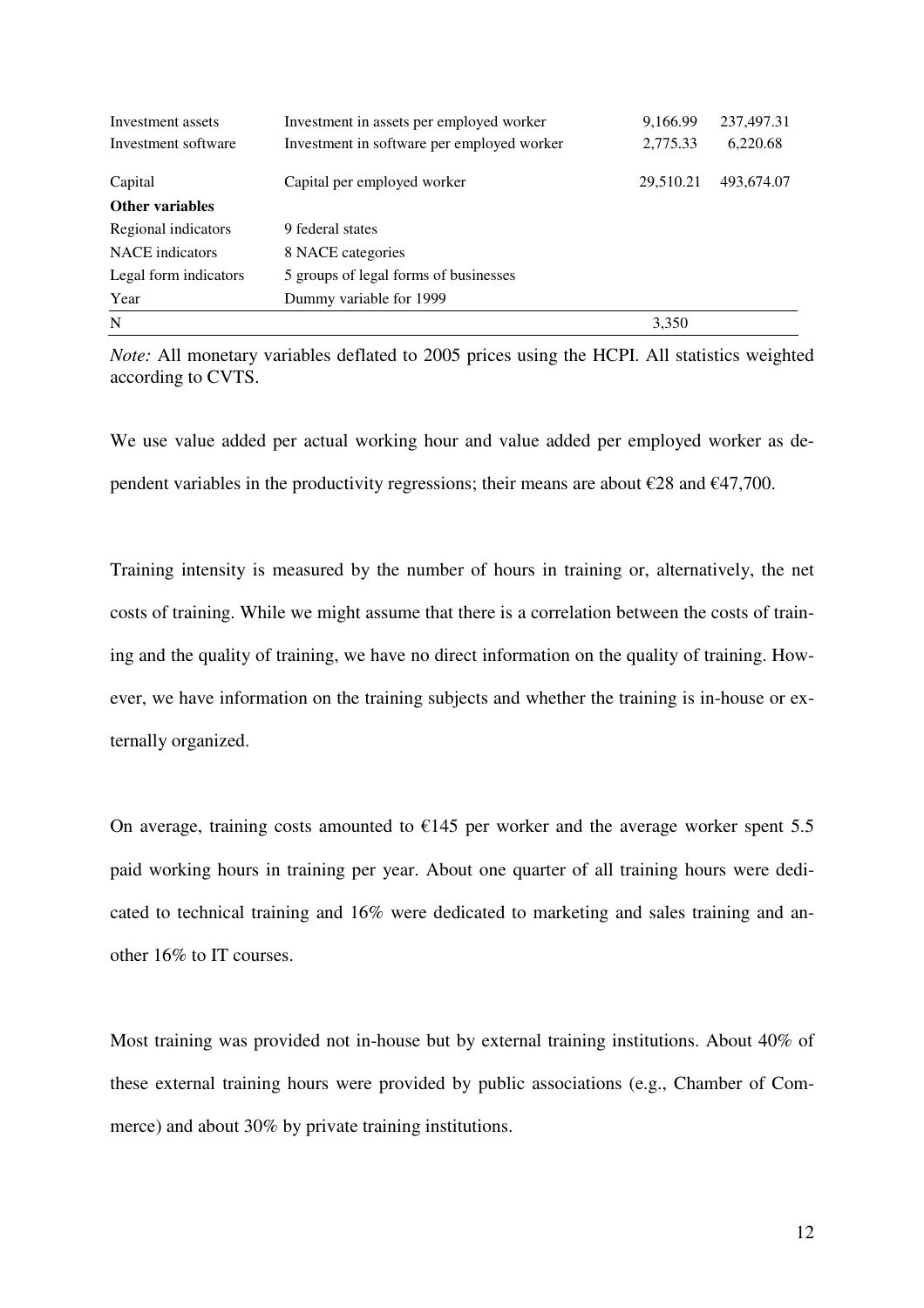Table 3, furthermore, shows that the average firm in our sample had about 64 employed workers, of which about 15% were part-time workers and about 6% apprentices. Amongst blue-collar workers there were more men than women, amongst white-collar workers the number of men and women were similar.

Although the data are detailed with respect to workers and training, they are less adequate in terms of capital. The SSBS provides only information on current investment and not on the stock of capital. Under the assumption that current investment is used to keep the stock of capital constant, investment can be used as a proxy for the capital in place. (Investment in software and patents can be seen as a different channel to increase productivity.) $<sup>5</sup>$ </sup>

### **3.2 Wages**

 $\overline{a}$ 

We investigate the relationship between training and wages by using the Labour Costs Surveys (LCS) and the Structure of Earnings surveys (SES) (Statistik Austria, 2006, 2007). Using these data we can estimate wage effects on the worker-level, enabling us to control for individual characteristics of workers. Our productivity analysis is primarily based on immediate effects of training, leading to potential downward bias if training effects occur lagged or are long-lasting. Using the LCS and the SES, we can investigate the effects of training on the wages two years thereafter (including potential wage contracting after training). The problem of reversed causality (i.e., productivity induces training) is, less severe in such a specification.<sup>6</sup>

 $<sup>5</sup>$  As a robustness check, we calculate for all firms in 2005 an alternative measure of the capital stock that is</sup> based on all investments from 1999 to 2005. We obtain qualitative similar results.

<sup>&</sup>lt;sup>6</sup> Although we do not observe any training that took place between these two years, the estimations will still produce consistent estimates as long as training does not correlate with the error term.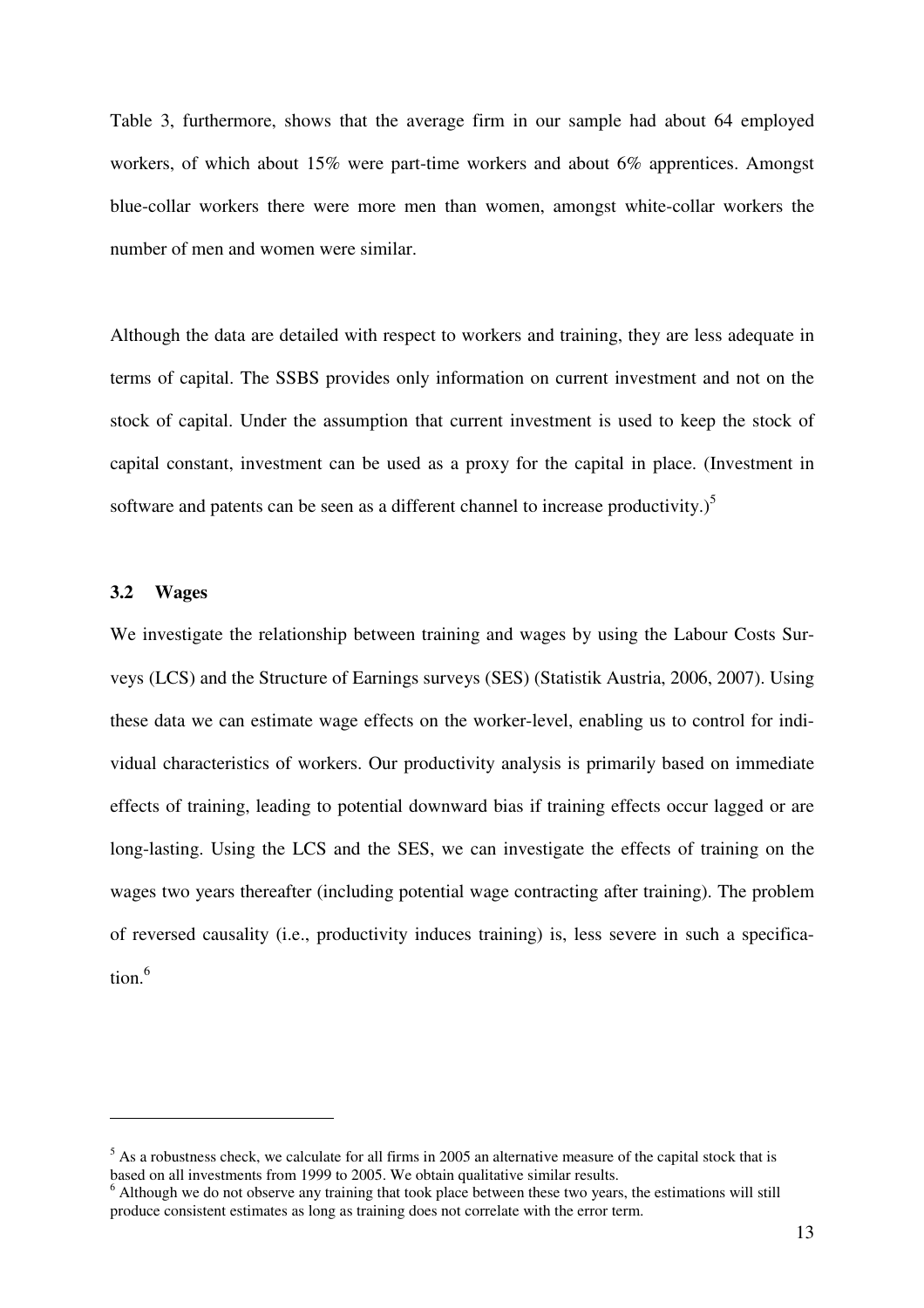The LCS is conducted every four years and surveys businesses with at least 10 employees in the production and service sectors (NACE codes C-K, excluding L) and covers about 80% of Austrian employees (Statistik Austria, 2006). The survey is a stratified random sample on sectors and firm size. The unit of observation is the firm and the data contain detailed information on the number of employed workers, wages and indirect labour costs such as contributions to social security or training costs (Statistik Austria, 2007).

The SES is also conducted every four years and contains information on the employed workers, such as sex, age, education, occupation (SCO), tenure and detailed information on the composition of wages, such as regular compensation, overtime, sick-pay, and similar (Statistik Austria, 2006). Workers are sampled according to a firm's size, in firms with 10 to 19 employees all workers are interviewed, in firms with 50 to 99 employees every fifth worker is interviewed, and so on. In firms with more than  $1,000$  employees, every  $80<sup>th</sup>$  worker is interviewed (Statistik Austria, 2006). In addition, the data contain information on the firms, such as their NACE classification, region (NUTS 1), the legal form of the company and whether the workers are covered by collective bargaining.

We match information from the 2000 LCS, which contains information on training (on the firm-level) and wages (on the worker-level), with the 2002 SES with observations on 1,784 firms and their 27,182 workers. The match between the 2004 LCS and the 2006 SES results in a sample of 2,962 firms and their  $75,562$  workers.<sup>7</sup> There are 594 firms in all four surveys which will allow a longitudinal analysis.

 $\overline{a}$ 

 $7$  The SES sampled in 2002 firms in NACE categories C-K, in 2006 additionally also firms in M-O. The sample sizes differ accordingly.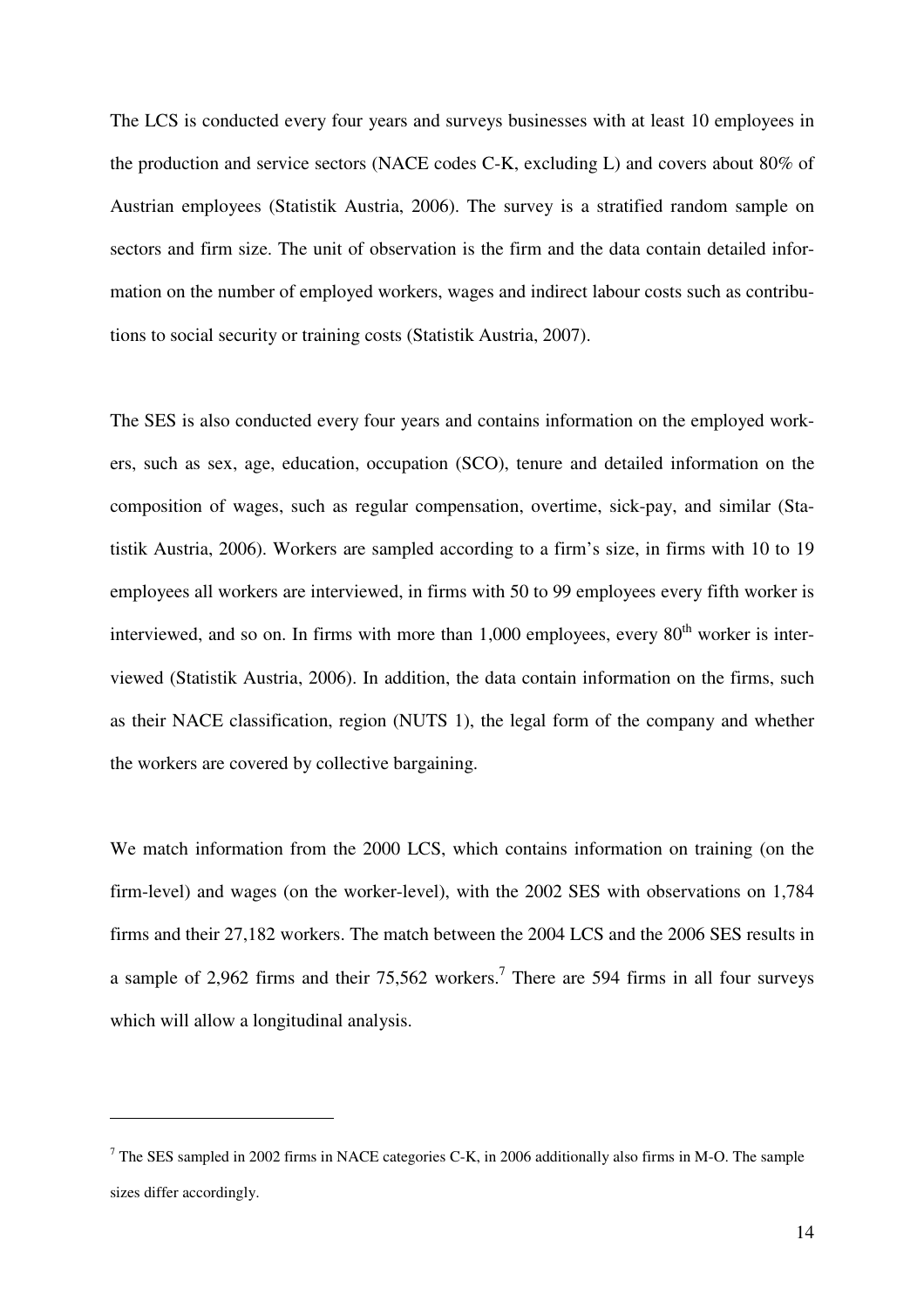Estimates on these firms are likely to be biased, as these firms are a selected sample as they have survived for at least six years and thus are perhaps more productive firms since they were not squeezed out of the market. Kaniovski and Peneder (2008) give the median life of Austrian firms at three to four years; however, a quarter of all firms do not survive beyond the first year. The rates of firms that survive beyond the first year are relatively flat. Descriptive statistics are presented in table 4. The summary statistics show that the average gross hourly wage in the SES was about  $\epsilon$ 11.4 in both years; however, the variance was markedly greater in 2000/02 than in 2004/06.<sup>8</sup>

The data reflect the employment patterns well (BKA, 2007), for example, the increase in the number of female workers or the increase in part-time employment. The central explanatory variable measures training costs and is obtained from the LCS. Training costs amounted on average to  $\epsilon$ 212 per worker in 2000/02 and, somewhat more,  $\epsilon$ 232 in 2004/06.<sup>9</sup>

Other explanatory variables are personal characteristics, such as age or sex, job characteristics, such as tenure or type of contract, and firm characteristics, such as firm size, regional indicators and industry dummies. We also construct firm-level indicators of the workforce (the fraction of female workers, fraction of part-time workers, and fraction of blue-collar workers).

 $\overline{a}$ 

 $8$  This difference is possibly caused by a more heterogeneous sample of workers in 2002 than in 2006.

<sup>&</sup>lt;sup>9</sup> Note that the amount spent on training differs between the samples. Firms in the wage-samples invest more in training than firms in the productivity-samples; the averages are  $\epsilon$ 145 compared to about  $\epsilon$ 212 (or  $\epsilon$ 232) per worker. This difference is probably due to different sampling methods, the sample which we use for the wage analyses is based on firms with at least 10 employees and the sample used for the productivity analyses uses firms with at least 20 employees,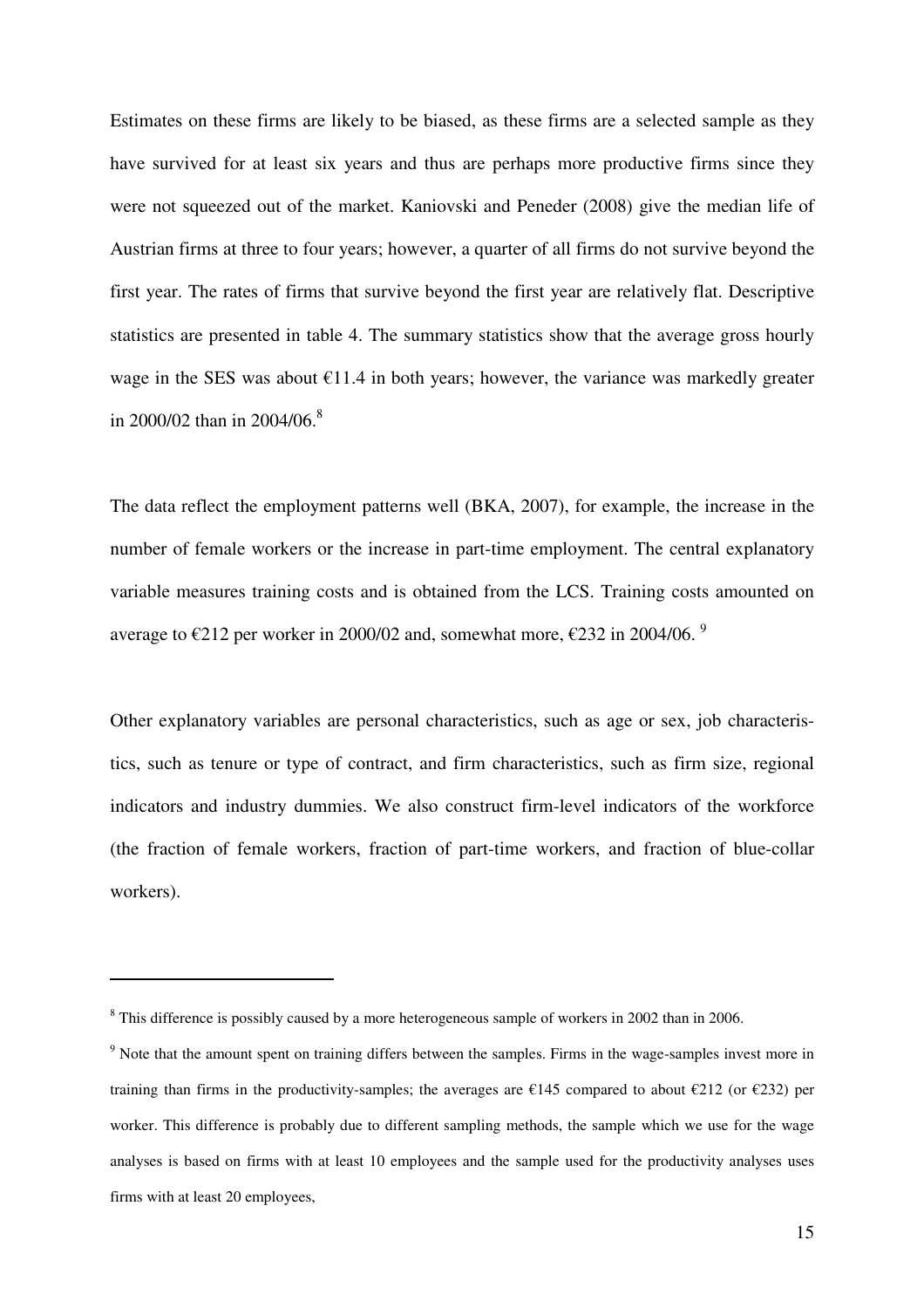|                                         | 2000/2   |              |          | 2004/6       |
|-----------------------------------------|----------|--------------|----------|--------------|
|                                         | Mean     | <b>SD</b>    | Mean     | <b>SD</b>    |
| <b>Dependent Variables</b>              |          |              |          |              |
| log (gross hourly wage)                 | 2.431    | 4.067        | 2.430    | 2.708        |
| <b>Explanatory Variables</b>            |          |              |          |              |
| Training costs/employee, (in $£1,000$ ) | 0.212    | 2.724        | 0.232    | 2.804        |
| Female                                  | 0.355    |              | 0.401    |              |
| Age                                     | 37.229   | $11.361^{a}$ | 37.553   | $11.538^{a}$ |
| Education                               |          |              |          |              |
| Less than / no compulsory schooling     | 0.003    |              | 0.004    |              |
| Compulsory schooling                    | 0.264    |              | 0.220    |              |
| Apprenticeship                          | 0.442    |              | 0.414    |              |
| Secondary school (vocational)           | 0.088    |              | 0.105    |              |
| Secondary school (academic)             | 0.038    |              | 0.048    |              |
| Higher secondary school (vocational)    | 0.080    |              | 0.090    |              |
| Master, higher vocational school        | 0.041    |              | 0.045    |              |
| University                              | 0.044    |              | 0.075    |              |
| Part-time                               | 0.169    |              | 0.232    |              |
| Fixed-term contract                     | 0.026    |              | 0.050    |              |
| Blue-collar worker                      | 0.449    |              | 0.396    |              |
| White-collar worker                     | 0.476    |              | 0.516    |              |
| Apprentice                              | 0.044    |              | 0.041    |              |
| Marginally employed                     | 0.031    |              | 0.047    |              |
| Firm size                               | 3,521.38 | 86,659.96    | 1,740.02 | 25,483.39    |
| N of workers                            | 27,182   |              | 75,765   |              |
| N of firms                              | 1,784    |              | 2,962    |              |

## **Table 4: Descriptive statistics pooled wage sample.**

*Note*: Statistik Austria, LCS 2000, 2004 and SES 2002, 2006. All numbers are weighted, except those marked with <sup>a)</sup>. Monetary values in 2005 prices, deflated using the HCPI. The larger sample size in 2004/6 is the result of not only sampling firms in NACE categories C-K, as in 1002, but also in NACE categories M-O.

Descriptive statistics for the wage panel sample are presented in table 5. We calculate Ginicoefficients for the firms' wage distributions to investigate changes over time, in particular, if there is any evidence for a relationship with employer-provided training

The amounts spent on employer provided trainings are lower in the panel sample  $(\epsilon 170 \text{ per})$ employee and year) than in the cross-sections ( $\epsilon$  212 and  $\epsilon$  232 respectively). The firm characteristics like fraction of women, white-collar workers or part-time workers are about the same in the panel and cross-section samples.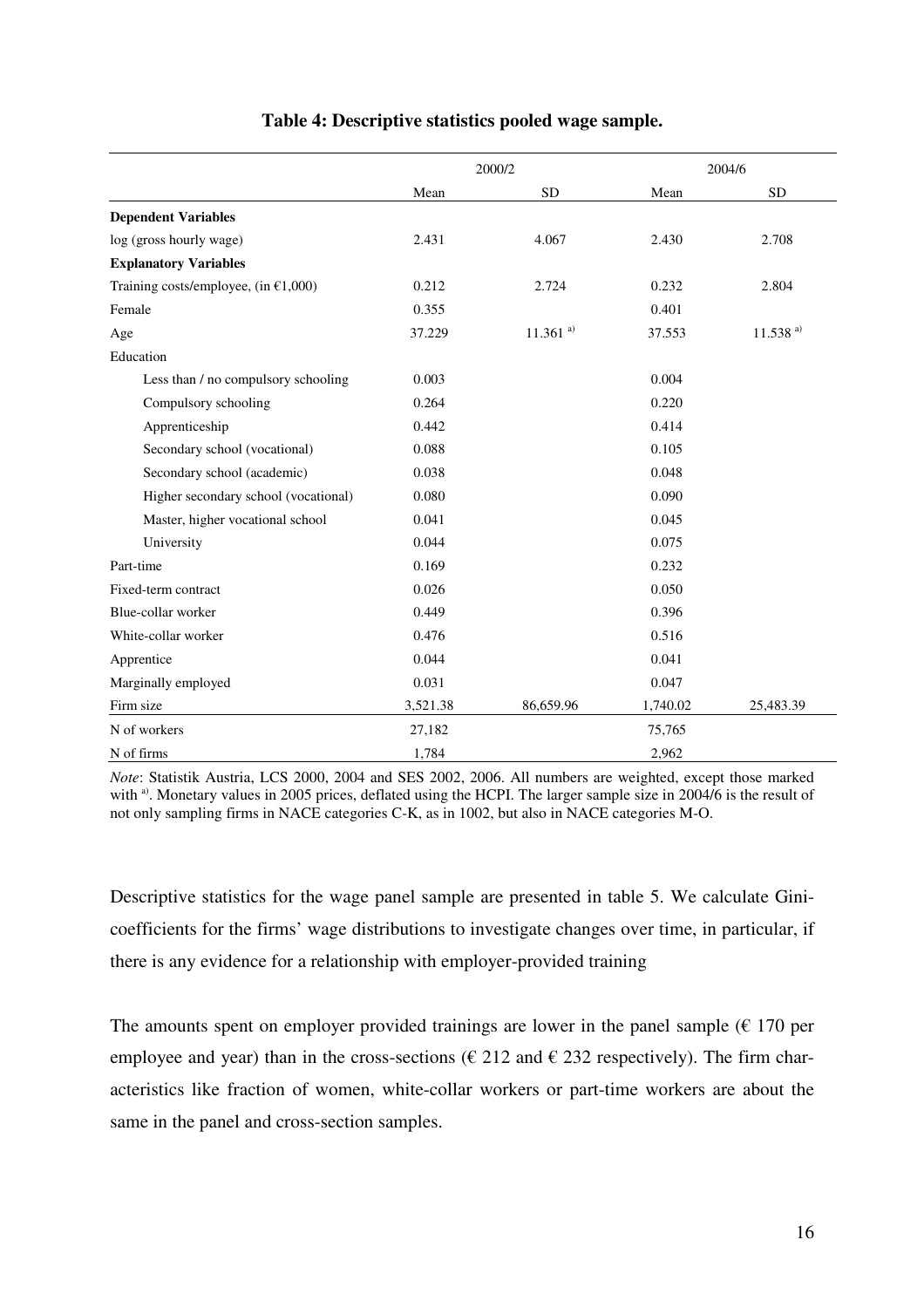|                                               | Mean      | <b>Standard Deviation</b> |
|-----------------------------------------------|-----------|---------------------------|
| <b>Dependent Variables</b>                    |           |                           |
| Hourly wages $(\epsilon)$                     | 15.42     | 21.483                    |
| Gini hourly wage                              | 0.209     | 0.294                     |
| p90 hourly wage                               | 19.217    | 34.666                    |
| p50 hourly wage                               | 12.038    | 13.904                    |
| p90/p50 hourly wage                           | 1.581     | 1.634                     |
| Gross annual wage/employee, 2002              | 31,344.14 | 49,325.22                 |
| <b>Explanatory Variables</b>                  |           |                           |
| Training costs/employee (in $\epsilon$ 1000)  | 0.170     | 1.140                     |
| Fraction female workers                       | 0.338     |                           |
| Fraction white-collar workers                 | 0.439     |                           |
| Fraction part-time workers                    | 0.136     |                           |
| Fraction female part-time workers             | 0.108     |                           |
| Fraction of workers with degree               | 0.053     |                           |
| Fraction of workers with apprenticeship       | 0.371     |                           |
| Fraction of workers with compulsory schooling | 0.286     |                           |
| Fraction of workers with no formal schooling  | 0.003     |                           |
| Fraction of workers with secondary schooling  | 0.288     |                           |
| Tenure                                        | 8.702     | 16.382                    |
| Age                                           | 39.312    | 18.940                    |
| Actual working hours                          | 1650.930  | 714.877                   |
| N of firms                                    | 594       |                           |

# **Table 5: Descriptive statistics wage sample, panel.**

*Note*: LCS 2000 and 2004, SES 2002 and 2006.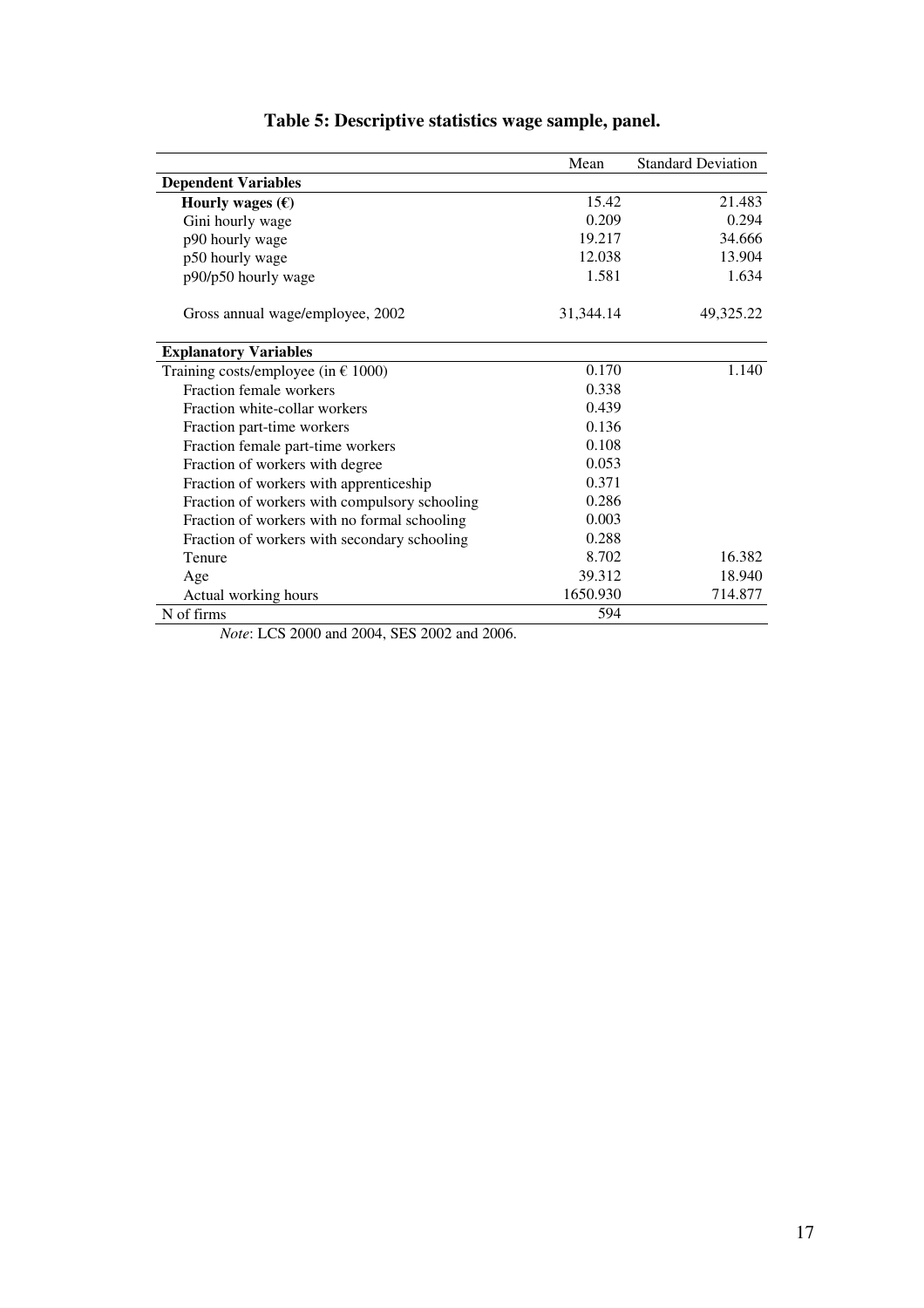Figure 2 plots the firms' average gross hourly wage against their average training costs per employee. The average gross hourly wage was about  $E15$  and firms spent typically less than €300 on training per employee. The relationship is positive, as indicated by the (red) regression line.



**Figure 2: Hourly wages and training.** 

Source: Statistik Austria, LCS 2000/2004, SES 2002/2006.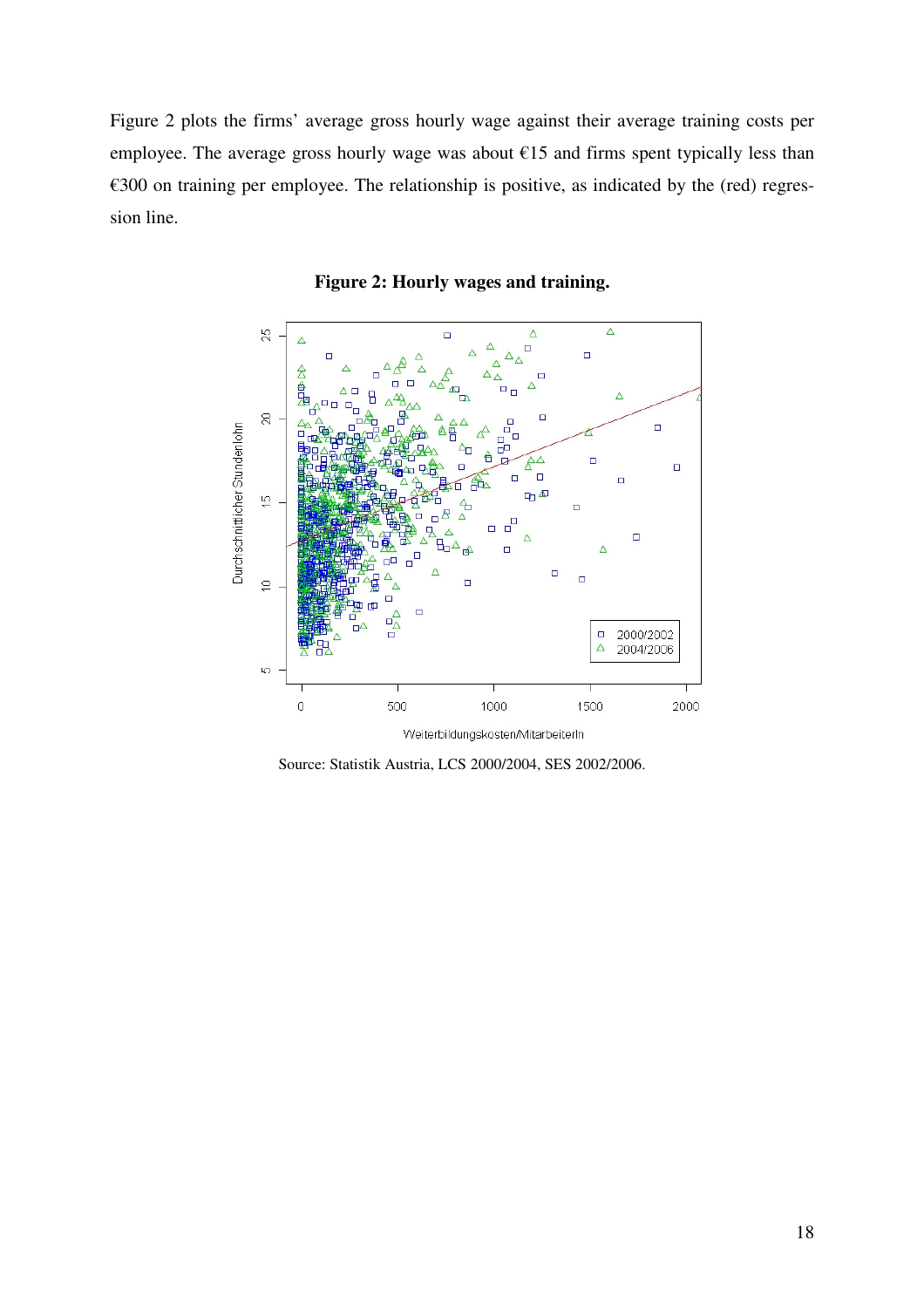## **Figure 3: Distribution of training costs by firm size.**



Source: Statistik Austria, LCS 2000/2004, SES 2002/2006.

Figure 3 presents box plots of training costs by firm size. The bold horizontal line inside the box indicates the median level of training costs. Figure 3 clearly shows that the larger the firm, the more is invested into the training of the workers. It is somehow sobering to see that about half of the firms with more than 10 but less than 50 employees spend nothing on their workers' training. In the wage regressions below, we are able to control for firm size, but not in the productivity regressions.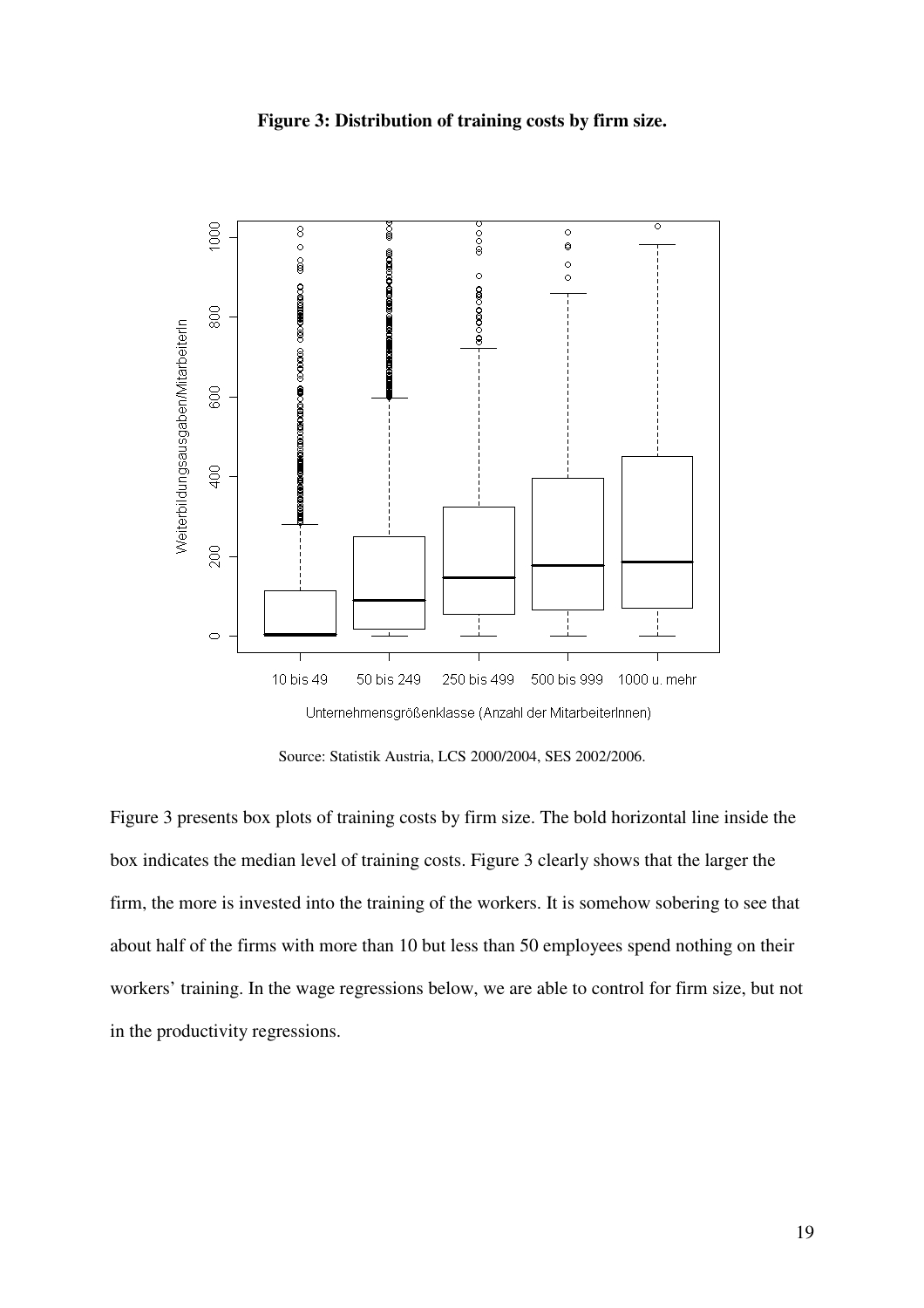#### **4 Results**

 $\overline{a}$ 

## **4.1 Productivity**<sup>10</sup>

In this section, we present results fort he productivity regressions from the pooled sample and further results form the lagged as well as the panel sample.

#### **4.1.1 Pooled Sample**

Table 6 tabulates the estimated elasticities from four different specifications of equation (4), the results on other variables are tabulated in the Appendix. In specification A, in addition to the vector of other control variables, we control for the costs and the amount of training in our estimation of productivity. In specification B, we additionally control for the type of training (with languages as reference). Specification C distinguishes between in-house and external provision of training and specification D uses all available indicators of training.

In all four specifications, we estimate a positive and statistically significant relationship between training costs and productivity. The elasticities vary, depending on the included explanatory variables, between 0.044 in specification A and 0.039 in specification D. The estimations indicate that firms in which 1% more is spent on training than in other, similar firms, productivity is greater by about 0.04%. The estimations further suggest that there is no relationship between the number of training hours and productivity. We also estimate the same specifications but with productivity per employed worker, and obtain elasticities that are slightly smaller, 0.03.

 $10$  Material presented in this section is based on Böheim and Schneeweis (2008).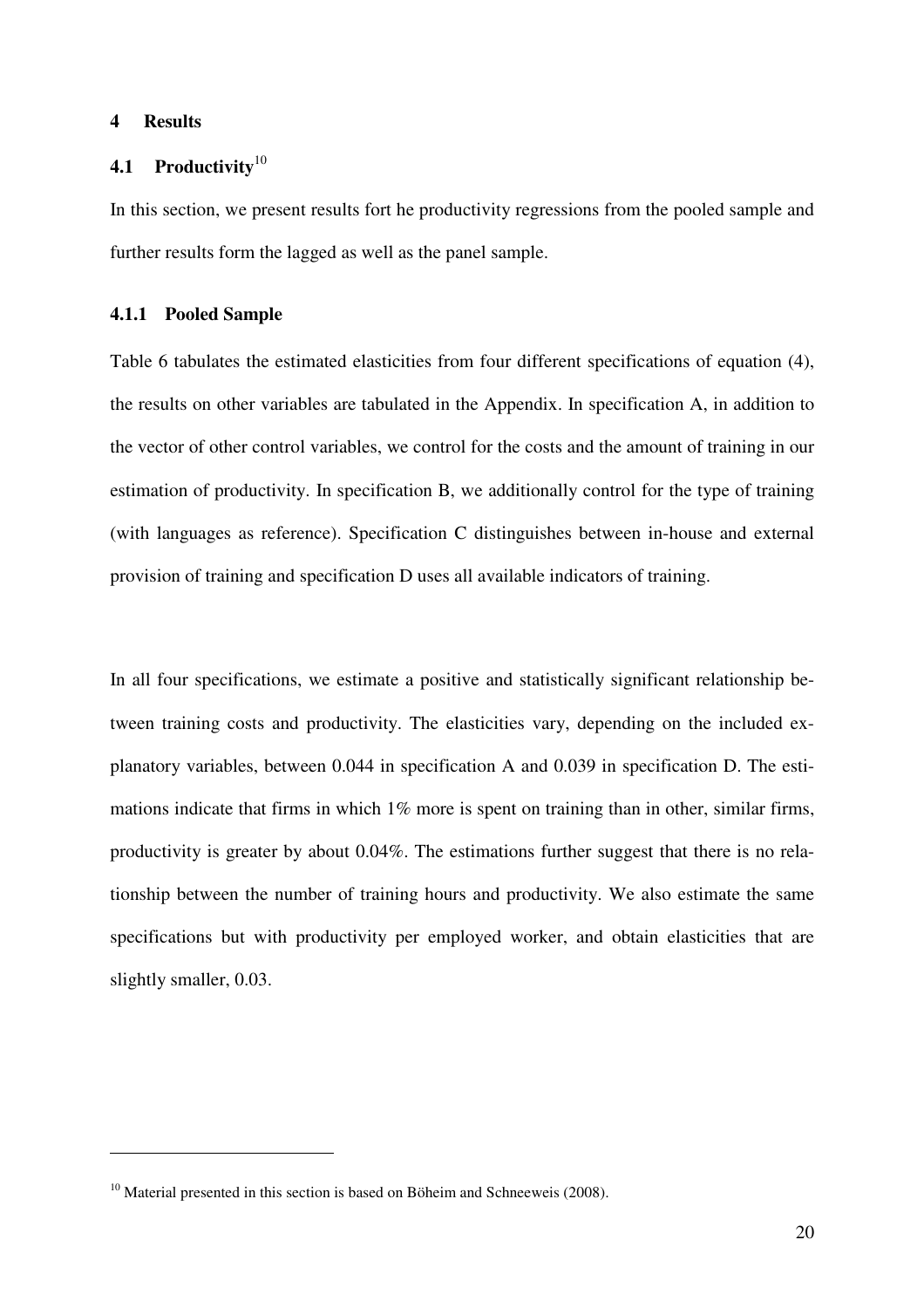| <b>Variable</b>            | Value added per working hour (log) |            |                  |             |  |  |
|----------------------------|------------------------------------|------------|------------------|-------------|--|--|
|                            | $\boldsymbol{\mathsf{A}}$          | B          | $\mathcal{C}$    | ${\bf D}$   |  |  |
|                            |                                    |            | Coefficient      |             |  |  |
|                            |                                    |            | (Standard Error) |             |  |  |
| Costs (log)                | $0.044***$                         | $0.042***$ | 0.040***         | 0.039***    |  |  |
|                            | (0.008)                            | (0.008)    | (0.008)          | (0.008)     |  |  |
| Hours (log)                | 0.003                              | 0.004      |                  |             |  |  |
|                            | (0.003)                            | (0.003)    |                  |             |  |  |
| Fraction of total hours:   |                                    |            |                  |             |  |  |
| Languages (base)           |                                    |            |                  |             |  |  |
| Marketing                  |                                    | $-0.017$   |                  | $-0.021*$   |  |  |
|                            |                                    | (0.011)    |                  | (0.012)     |  |  |
| Administration             |                                    | $0.025*$   |                  | 0.022       |  |  |
|                            |                                    | (0.013)    |                  | (0.014)     |  |  |
| Personal skills            |                                    | $0.054***$ |                  | 0.049***    |  |  |
|                            |                                    | (0.017)    |                  | (0.017)     |  |  |
| IT                         |                                    | $-0.025**$ |                  | $-0.029**$  |  |  |
|                            |                                    | (0.012)    |                  | (0.012)     |  |  |
| Technical                  |                                    | $-0.003$   |                  | $-0.009$    |  |  |
|                            |                                    | (0.009)    |                  | (0.010)     |  |  |
| Other                      |                                    | $-0.009$   |                  | $-0.017*$   |  |  |
|                            |                                    | (0.009)    |                  | (0.009)     |  |  |
| Hours in-house (log)       |                                    |            | 0.006**          | $0.006**$   |  |  |
|                            |                                    |            | (0.003)          | (0.003)     |  |  |
| Hours external (log)       |                                    |            | 0.002            | 0.003       |  |  |
|                            |                                    |            | (0.003)          | (0.003)     |  |  |
| Fraction of total external |                                    |            |                  |             |  |  |
| hours:                     |                                    |            |                  |             |  |  |
| Institutions. (base)       |                                    |            |                  |             |  |  |
| <b>Business</b>            |                                    |            | 0.011            | $0.018**$   |  |  |
|                            |                                    |            | (0.007)          | (0.008)     |  |  |
| Schools                    |                                    |            | $-0.079***$      | $-0.073***$ |  |  |
|                            |                                    |            | (0.020)          | (0.021)     |  |  |
| Private                    |                                    |            | 0.001            | 0.004       |  |  |
|                            |                                    |            | (0.008)          | (0.009)     |  |  |
| Other                      |                                    |            | $0.018*$         | $0.025**$   |  |  |
|                            |                                    |            | (0.010)          | (0.011)     |  |  |
| Number of observations     | 3,350                              | 3,350      | 3,350            | 3,350       |  |  |

# **Table 6:** Estimates of productivity, pooled sample.

Note: \*\*\*, \*\* and \* indicate statistical significant values at the 1%, 5% and 10% error level. Estimations based on CVTS 1999 and 2005 and SSBS 1999 and 2005. Results on other variables are in the Appendix.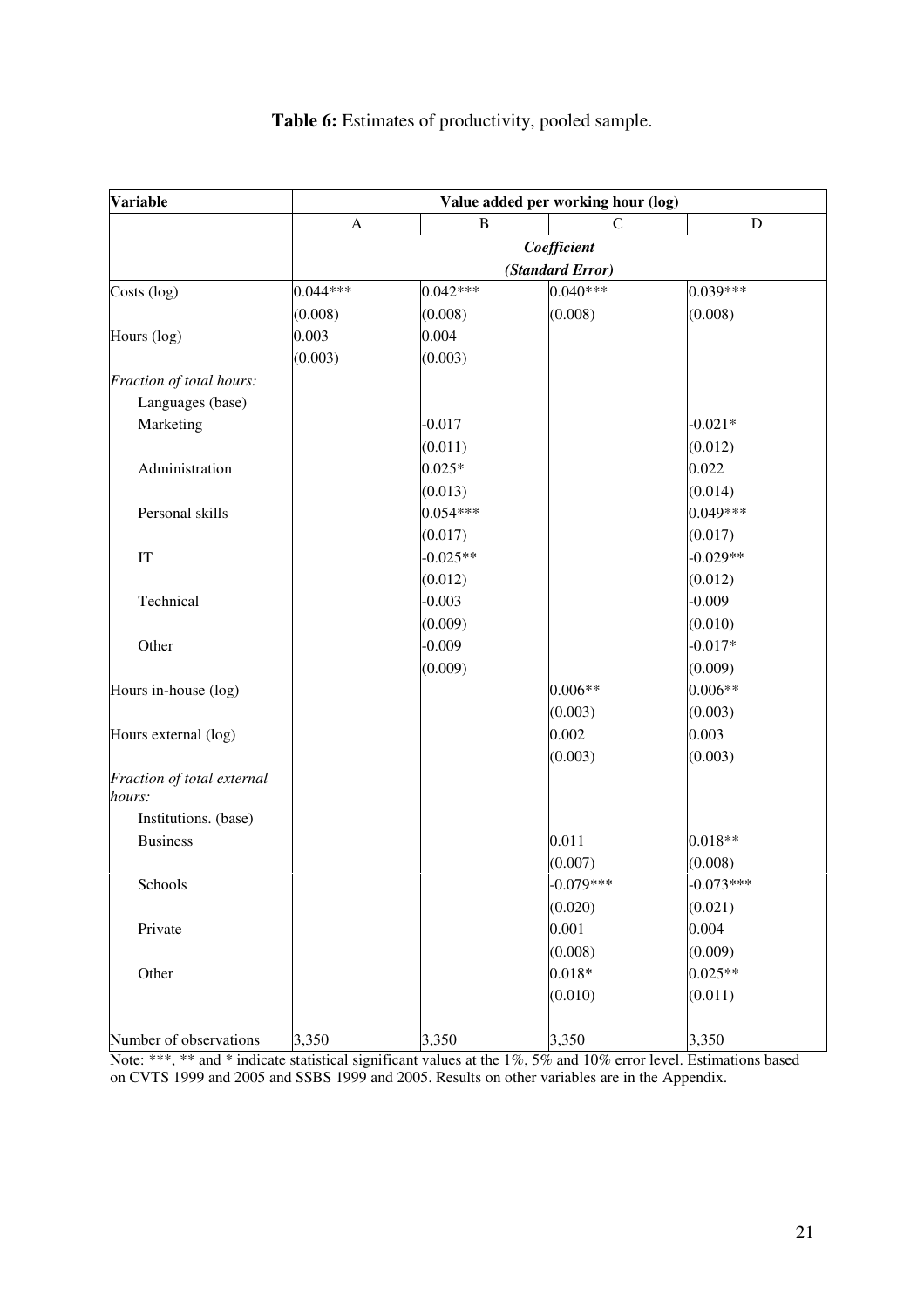Specification D is our preferred specification as we make use of all available information on training. Overall, the relationship between training and productivity is robust across all specifications. In addition, we find that the type of training matters for productivity, sales training or IT-course have a significantly lower association with productivity than language courses (the omitted category), whereas training in personal skills or administrative courses have a greater, positive association with productivity.<sup>11</sup> Training that is provided in-house is estimated to be more productivity-enhancing than external courses.

#### **4.1.2 Lagged Sample and Panel Sample**

 $\overline{a}$ 

Our results so far ignore any medium-term effects of training on productivity. It might be the case that training has a beneficial influence on productivity only after some time. We therefore estimated our regressions using a sample where we match the SSBS 2000 with the information on training from the CVTS 1999.

As shown in table 7, we find a positive association between training and productivity (measured as gross value added per worker as we have no information on working hours in the SSBS). The estimated coefficient is about 0.02 and statistically significant in specifications A and B. Although the estimated coefficient is not significant in specifications C and D, however, the point estimate has about the same numerical value. Note that the sample size is much smaller than above.

<sup>&</sup>lt;sup>11</sup> An insignificant relationship between IT and productivity has also been found by other researchers, see Oliner, Sichel, Triplett and Gordon (1994).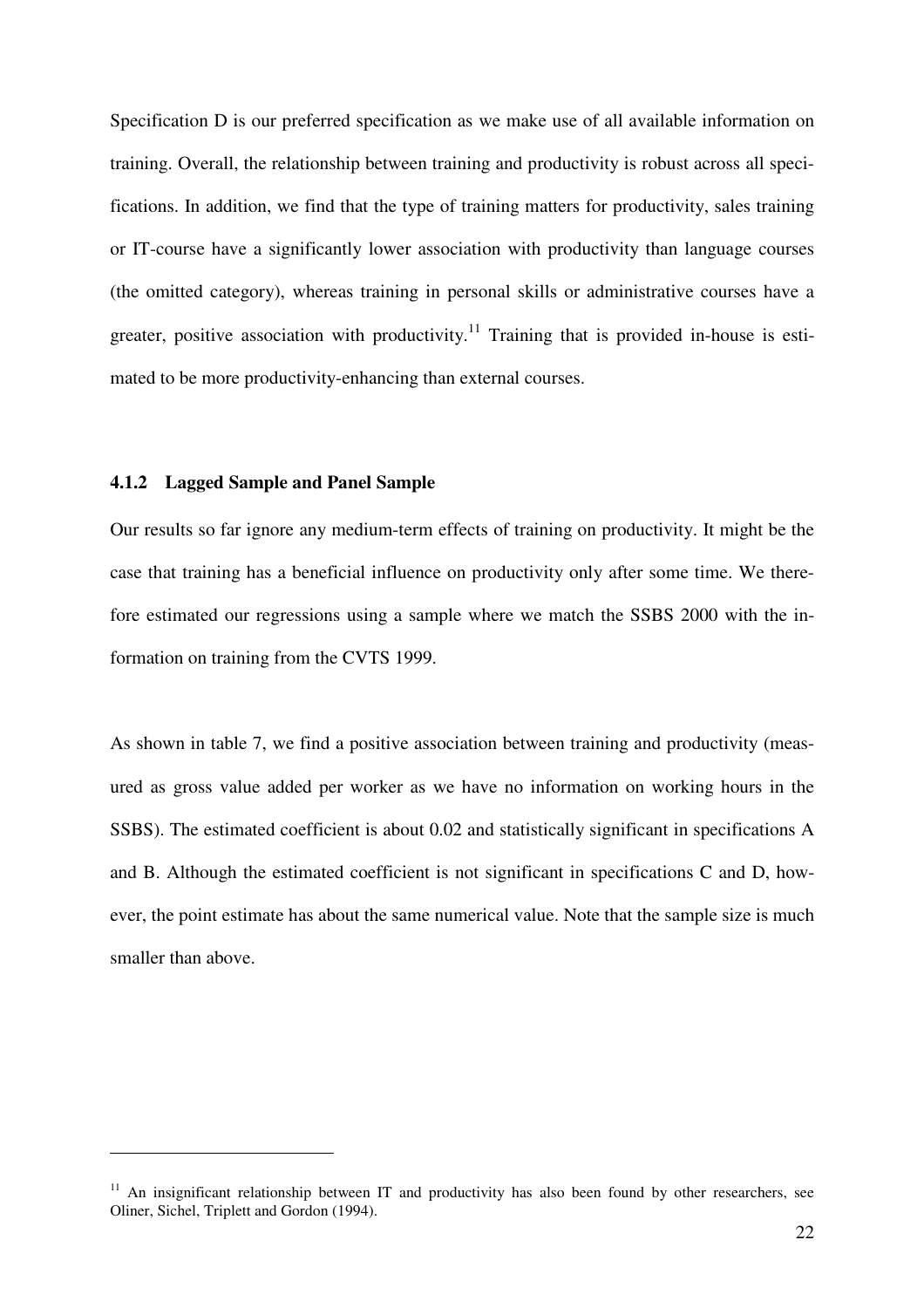| <b>Dependent variable</b>         |          |            |                  | Value added per worker (log) |  |  |
|-----------------------------------|----------|------------|------------------|------------------------------|--|--|
|                                   | A        | B          | $\mathsf{C}$     | D                            |  |  |
|                                   |          |            | Coefficient      |                              |  |  |
|                                   |          |            | (Standard Error) |                              |  |  |
| Costs (log)                       | $0.020*$ | $0.022**$  | 0.015            | 0.017                        |  |  |
|                                   | (0.011)  | (0.011)    | (0.011)          | (0.011)                      |  |  |
| Hours (log)                       | $-0.002$ | $-0.003$   |                  |                              |  |  |
|                                   | (0.004)  | (0.004)    |                  |                              |  |  |
| Fraction of total hours:          |          |            |                  |                              |  |  |
| Languages (base)                  |          |            |                  |                              |  |  |
| Marketing                         |          | $-0.038**$ |                  | $-0.040**$                   |  |  |
|                                   |          | (0.016)    |                  | (0.017)                      |  |  |
| Administration                    |          | $-0.005$   |                  | $-0.004$                     |  |  |
|                                   |          | (0.021)    |                  | (0.022)                      |  |  |
| Personal skills                   |          | $-0.020$   |                  | $-0.020$                     |  |  |
|                                   |          | (0.028)    |                  | (0.028)                      |  |  |
| IT                                |          | 0.018      |                  | 0.017                        |  |  |
|                                   |          | (0.016)    |                  | (0.017)                      |  |  |
| Technical                         |          | 0.009      |                  | 0.010                        |  |  |
|                                   |          | (0.013)    |                  | (0.013)                      |  |  |
| Other                             |          | 0.008      |                  | 0.010                        |  |  |
|                                   |          | (0.015)    |                  | (0.015)                      |  |  |
| Hours in-house (log)              |          |            | 0.002            | 0.002                        |  |  |
|                                   |          |            | (0.004)          | (0.004)                      |  |  |
| Hours external (log)              |          |            | $-0.001$         | $-0.002$                     |  |  |
|                                   |          |            | (0.004)          | (0.004)                      |  |  |
| Fraction of total external hours: |          |            |                  |                              |  |  |
| Institutions. (base)              |          |            |                  |                              |  |  |
| <b>Business</b>                   |          |            | $-0.005$         | $-0.003$                     |  |  |
|                                   |          |            | (0.012)          | (0.013)                      |  |  |
| Schools                           |          |            | 0.005            | 0.007                        |  |  |
|                                   |          |            | (0.030)          | (0.030)                      |  |  |
| Private                           |          |            | 0.003            | 0.006                        |  |  |
|                                   |          |            | (0.011)          | (0.011)                      |  |  |
| Other                             |          |            | $-0.014$         | $-0.018$                     |  |  |
|                                   |          |            | (0.017)          | (0.018)                      |  |  |
| Number of observations            | 1,739    | 1,739      | 1,739            | 1.739,                       |  |  |

| Table 7: Estimated productivity, lagged sample |  |  |  |  |  |
|------------------------------------------------|--|--|--|--|--|
|------------------------------------------------|--|--|--|--|--|

Note: \*\*\*, \*\* and \* indicate statistical significant values at the 1%, 5% and 10% error level. Estimations based on CVTS 1999 and 2005 and SSBS 1999 and 2005.Results on other variables upon request.

For 203 companies, we have information from the CVTS 1999 and 2005. With this small panel sample, we investigate whether an increase in training intensity can be associated with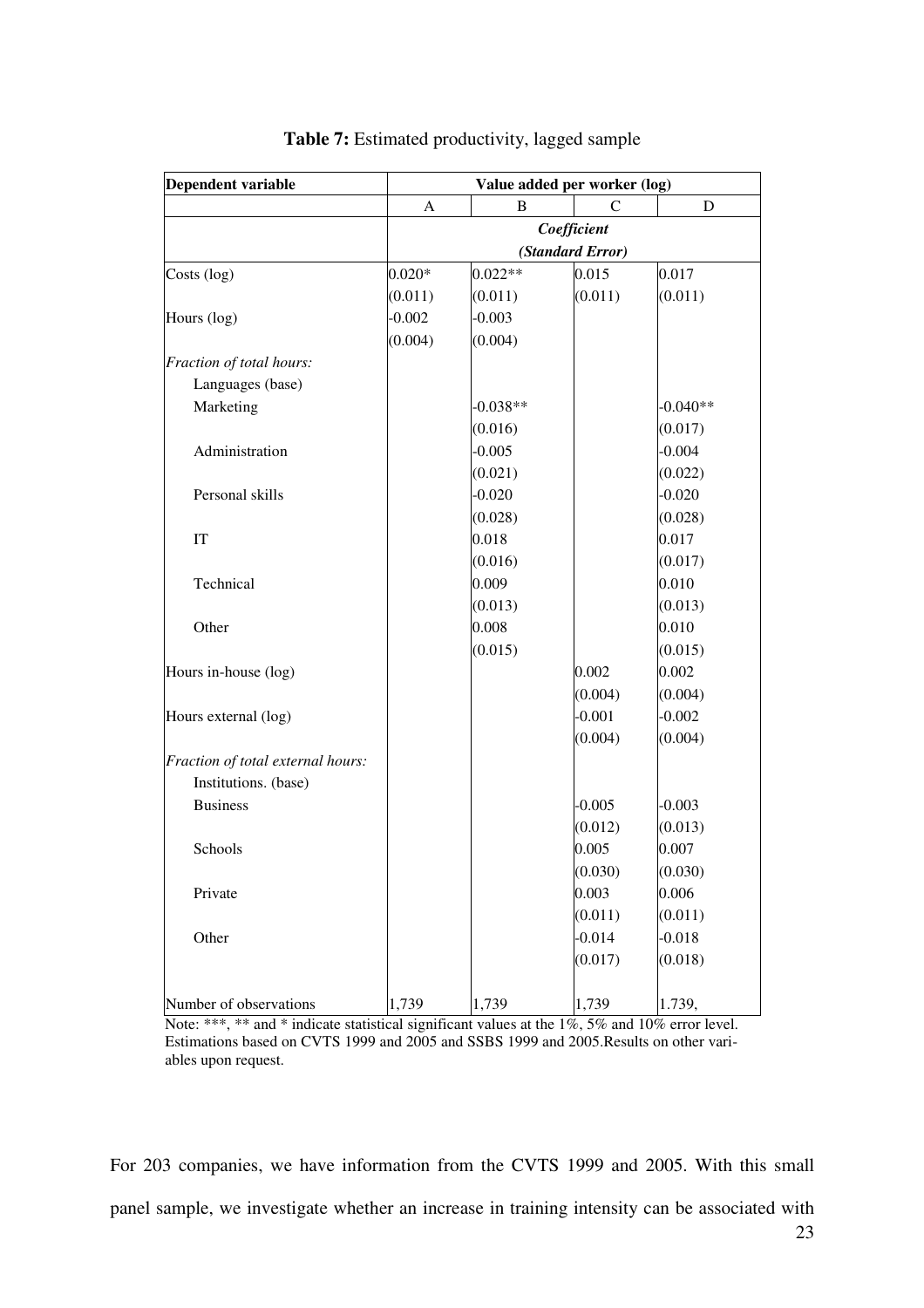productivity gains. The results are reported in table 8. Firm-fixed-effects regressions give estimated elasticities of about 0.02. However, the estimates are statistically not significant

| <b>Dependent variable</b>         | Value added per working hour (log) |             |                  |          |  |  |
|-----------------------------------|------------------------------------|-------------|------------------|----------|--|--|
|                                   | A                                  | B           | $\mathsf{C}$     | D        |  |  |
|                                   |                                    | Coefficient |                  |          |  |  |
|                                   |                                    |             | (Standard Error) |          |  |  |
| Costs (log)                       | 0.025                              | 0.019       | 0.024            | 0.017    |  |  |
|                                   | (0.022)                            | (0.023)     | (0.022)          | (0.023)  |  |  |
| Hours (log)                       | 0.002                              | 0.003       |                  |          |  |  |
|                                   | (0.007)                            | (0.008)     |                  |          |  |  |
| Fraction of total hours:          |                                    |             |                  |          |  |  |
| Languages (base)                  |                                    |             |                  |          |  |  |
| Marketing                         |                                    | 0.003       |                  | 0.002    |  |  |
|                                   |                                    | (0.038)     |                  | (0.040)  |  |  |
| Administration                    |                                    | 0.012       |                  | 0.029    |  |  |
|                                   |                                    | (0.043)     |                  | (0.045)  |  |  |
| Personal skills                   |                                    | $-0.016$    |                  | $-0.001$ |  |  |
|                                   |                                    | (0.056)     |                  | (0.059)  |  |  |
| IT                                |                                    | 0.025       |                  | 0.029    |  |  |
|                                   |                                    | (0.028)     |                  | (0.032)  |  |  |
| Technical                         |                                    | 0.005       |                  | 0.022    |  |  |
|                                   |                                    | (0.026)     |                  | (0.028)  |  |  |
| Other                             |                                    | $-0.022$    |                  | $-0.017$ |  |  |
|                                   |                                    | (0.028)     |                  | (0.027)  |  |  |
| Hours in-house (log)              |                                    |             | 0.002            | 0.003    |  |  |
|                                   |                                    |             | (0.006)          | (0.007)  |  |  |
| Hours external (log)              |                                    |             | $-0.002$         | $-0.001$ |  |  |
|                                   |                                    |             | (0.008)          | (0.008)  |  |  |
| Fraction of total external hours: |                                    |             |                  |          |  |  |
| Institutions. (base)              |                                    |             |                  |          |  |  |
| <b>Business</b>                   |                                    |             | $-0.029$         | $-0.043$ |  |  |
|                                   |                                    |             | (0.025)          | (0.028)  |  |  |
| Schools                           |                                    |             | $-0.017$         | $-0.031$ |  |  |
|                                   |                                    |             | (0.051)          | (0.056)  |  |  |
| Private                           |                                    |             | 0.028            | 0.015    |  |  |
|                                   |                                    |             | (0.024)          | (0.027)  |  |  |
| Other                             |                                    |             | 0.022            | 0.024    |  |  |
|                                   |                                    |             | (0.030)          | (0.030)  |  |  |
| Firm-fixed effect included        |                                    |             |                  |          |  |  |
| Number of observations            | 406                                | 406         | 406              | 406      |  |  |

**Table 8:** Estimated productivity, panel sample

Note: \*\*\*, \*\* and \* indicate statistical significant values at the 1%, 5% and 10% error level. Estimations based on CVTS 1999 and 2005 and SSBS 1999 and 2005.Results on other variables upon request.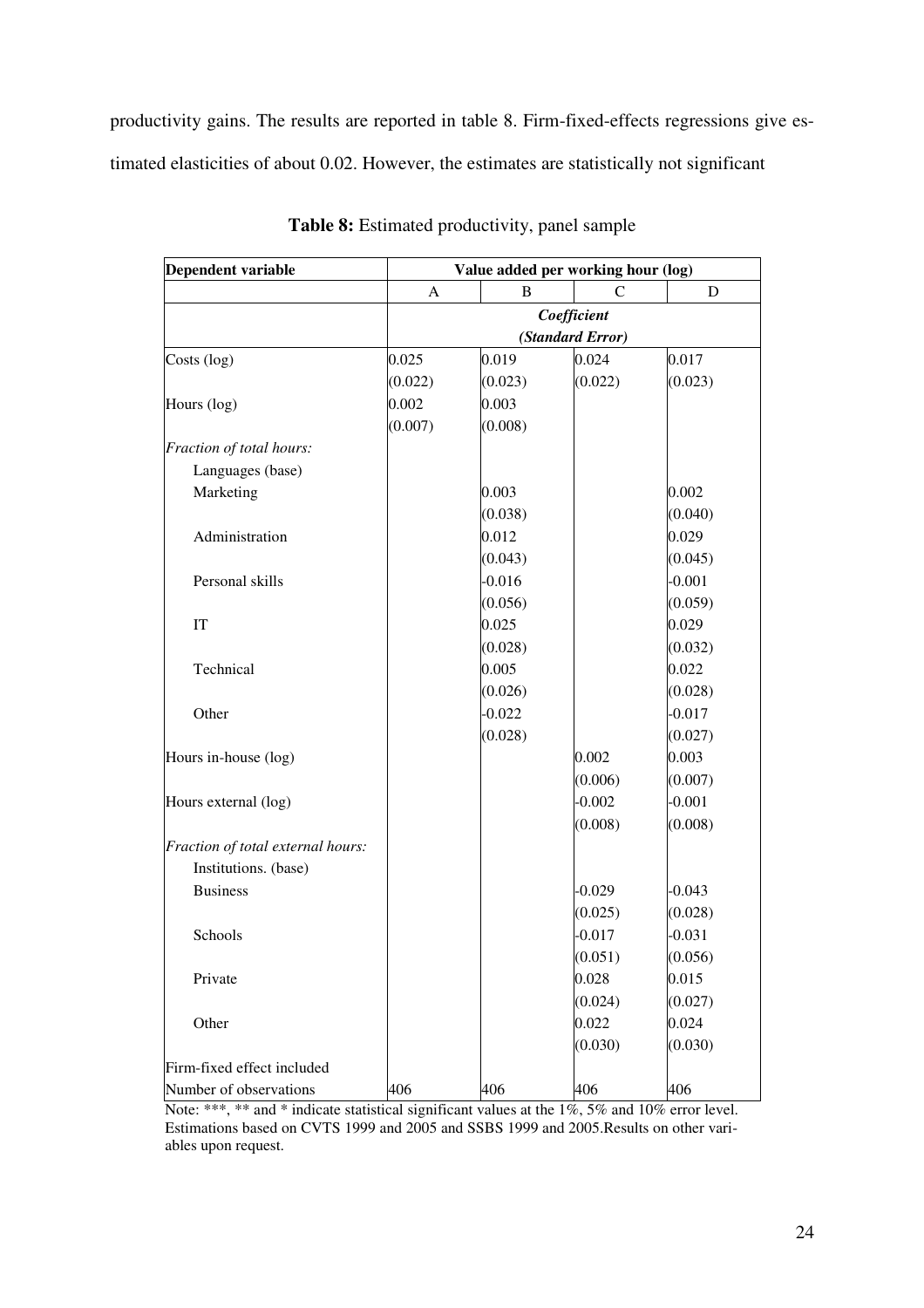## **4.2 Wages<sup>12</sup>**

 $\overline{a}$ 

Since the wage information from the CVTS and the SSBS is only available at the firm level, we estimate wage regressions using micro data from the LCS and SES. We estimate three specifications, where specification A controls for sex, age, tenure, occupation and several firm characteristics, such as the firm's sex ratio, the fraction of part-time workers in a firm, average tenure, firm size, industry, region and an indicator for collective bargaining. In specification B we additionally include information on the worker's contract, the number of overtime hours, and information on annual leave. In specification C, we include additionally to specification A several indicators for compensation schemes, such as e.g., shift work.

The results are given in table 9. In all specifications, we obtain positive and statistically significant associations of training and wages. The estimated coefficients are around 0.05. Workers in firms who invest 1000 Euro more on training earn about 5% higher wages. The other results are consistent with economic theory and earlier research, such as workers with more formal education have higher wages than those with less, and so on.

 $12$  This section is based on material presented in Böheim and Wakolbinger (2009).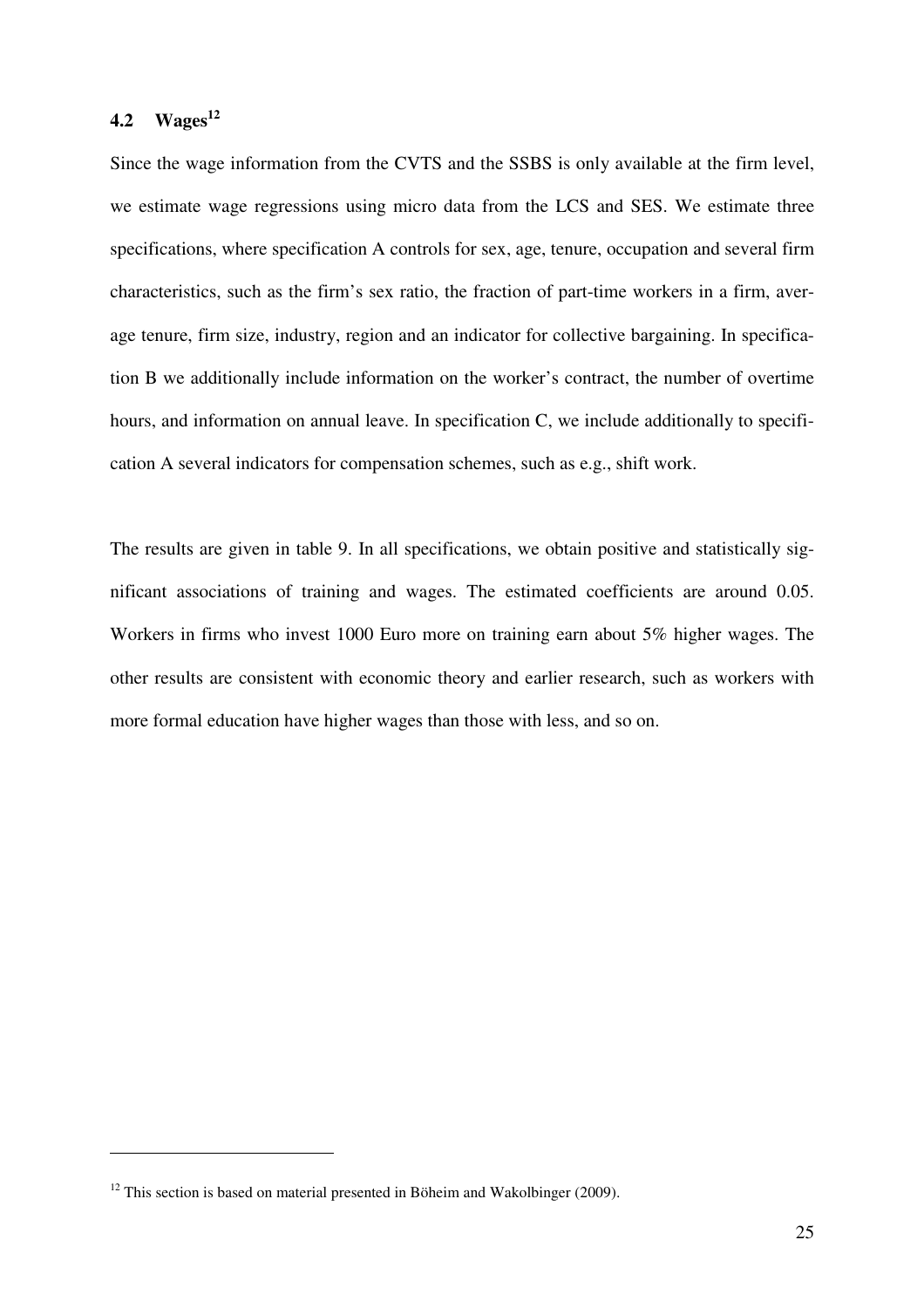|                                               |             | 2000/2       |             |             | 2004/6       |              |
|-----------------------------------------------|-------------|--------------|-------------|-------------|--------------|--------------|
|                                               | A           | $\, {\bf B}$ | $\mathsf C$ | A           | $\, {\bf B}$ | $\mathsf{C}$ |
|                                               | log(hwage)  | log(hwage)   | log(hwage)  | log(hwage)  | log(hwage)   | log(hwage)   |
| Training costs/employee ( $€ 1000$ )          | $0.067***$  | $0.07***$    | $0.05***$   | $0.052***$  | $0.053***$   | $0.037***$   |
|                                               | (0.01)      | (0.01)       | (0.01)      | (0.005)     | (0.005)      | (0.004)      |
| <b>Individual characteristics</b>             |             |              |             |             |              |              |
| Female                                        | $-0.145***$ | $-0.154***$  | $-0.107***$ | $-0.131***$ | $-0.135***$  | $-0.097***$  |
|                                               | (0.008)     | (0.008)      | (0.011)     | (0.005)     | (0.005)      | (0.005)      |
| Age                                           | $0.011***$  | $0.006***$   | $0.01***$   | $0.011***$  | $0.007***$   | $0.01***$    |
|                                               | (0)         | (0)          | (0)         | (0)         | (0)          | (0)          |
| Part-time                                     |             | $0.051***$   |             |             | $-0.04***$   |              |
|                                               |             | (0.01)       |             |             | (0.008)      |              |
| temporary contract                            |             | $-0.012$     |             |             | $-0.053***$  |              |
|                                               |             | (0.016)      |             |             | (0.009)      |              |
| <b>Education</b><br>(Base: compulsory school) |             |              |             |             |              |              |
| Apprenticeship                                | $0.202***$  | $0.058***$   | $0.194***$  | $0.206***$  | $0.042***$   | $0.197***$   |
|                                               | (0.008)     | (0.006)      | (0.008)     | (0.006)     | (0.004)      | (0.005)      |
| High school degree/master craftsman           | $0.279***$  | $0.124***$   | $0.256***$  | $0.268***$  | $0.101***$   | $0.25***$    |
|                                               | (0.01)      | (0.008)      | (0.012)     | (0.007)     | (0.005)      | (0.006)      |
| University degree                             | $0.497***$  | $0.347***$   | $0.41***$   | $0.421***$  | $0.253***$   | $0.366***$   |
|                                               | (0.021)     | (0.02)       | (0.022)     | (0.012)     | (0.011)      | (0.011)      |
| Employee classification (Base: white collar)  |             |              |             |             |              |              |
| Blue collar                                   |             | $-0.168***$  |             |             | $-0.16***$   |              |
|                                               |             | (0.01)       |             |             | (0.006)      |              |
| Apprentice                                    |             | $-0.956***$  |             |             | $-0.967***$  |              |
|                                               |             | (0.016)      |             |             | (0.011)      |              |
| Marginal employment                           |             | $-0.164***$  |             |             | $-0.202***$  |              |
|                                               |             | (0.018)      |             |             | (0.013)      |              |
| Tenure within firm                            | $0.008***$  | $0.007***$   | $0.006***$  | $0.009***$  | $0.008***$   | $0.007***$   |
|                                               | (0)         | (0)          | (0.001)     | (0)         | (0)          | (0)          |
| Firm size (Base: less than 50 employees)      |             |              |             |             |              |              |
| 50 -249 emp.                                  | $0.017**$   | $0.013**$    | $0.014**$   | $0.041***$  | $0.023***$   | $0.026***$   |
|                                               | (0.008)     | (0.007)      | (0.007)     | (0.006)     | (0.005)      | (0.005)      |
| 250 - 499 emp.                                | $0.039***$  | $0.022***$   | $0.022***$  | $0.072***$  | $0.04***$    | $0.05***$    |
|                                               | (0.009)     | (0.008)      | (0.008)     | (0.006)     | (0.005)      | (0.006)      |
| 500 - 999 emp.                                | $0.073***$  | $0.052***$   | $0.043***$  | $0.082***$  | $0.056***$   | $0.049***$   |
|                                               | (0.009)     | (0.007)      | (0.009)     | (0.006)     | (0.005)      | (0.006)      |
| $> 1000$ emp.                                 | $0.115***$  | $0.085***$   | $0.075***$  | $0.102***$  | $0.067***$   | $0.066***$   |
|                                               | (0.009)     | (0.008)      | (0.009)     | (0.006)     | (0.006)      | (0.006)      |
| Number of observations                        | 27,182      | 27,182       | 27,182      | 75,562      | 75,562       | 75,562       |

# **Table 9: Estimated wages.**

Note: \*\*\*, \*\* and \* indicate statistical significant values at the 1%, 5% and 10% error level. Estimations based on LCS 2000 and 2004 and SES 2002 and 2006. Robust standard errors, Results on other variables in the Appendix.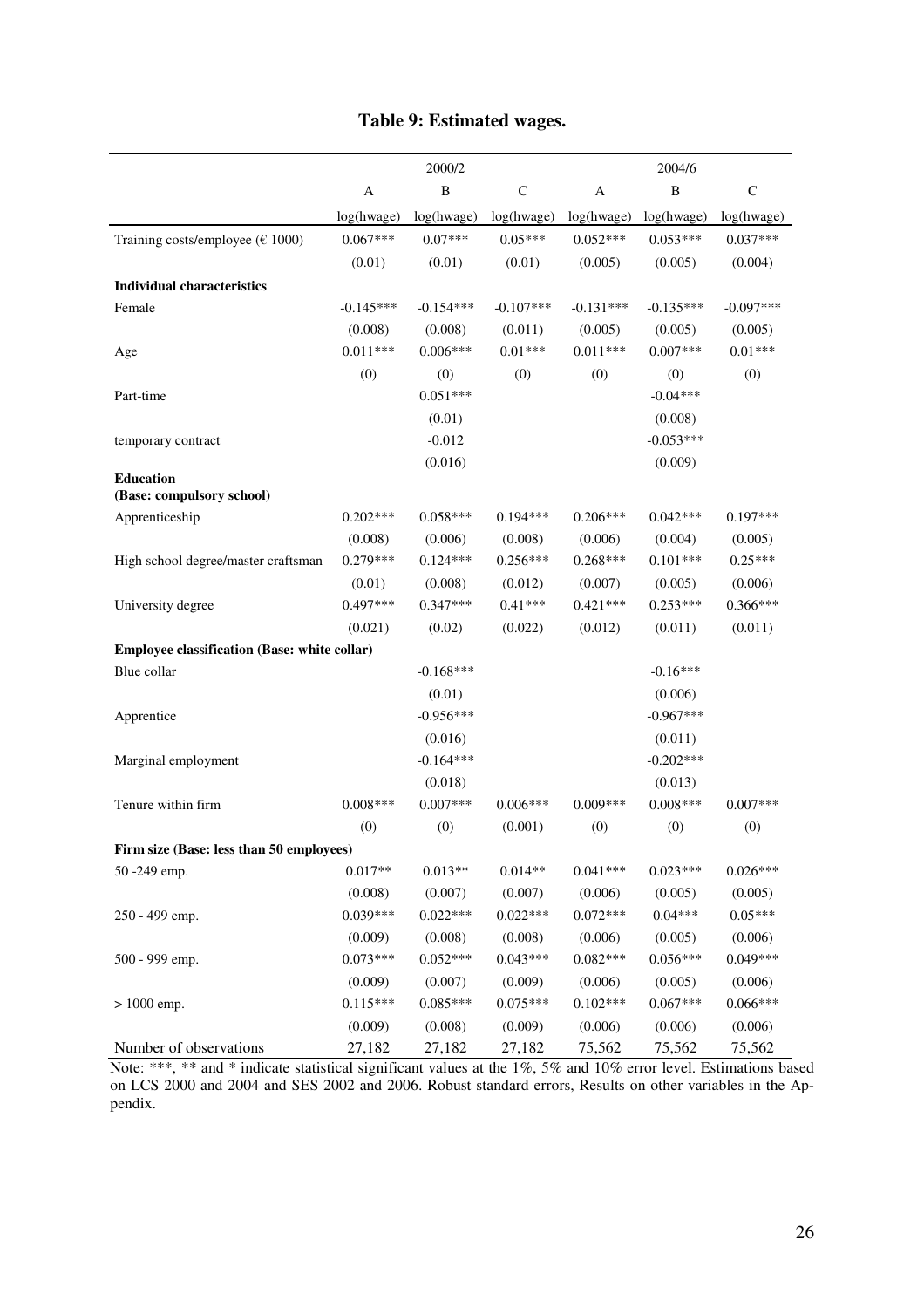Of course, we cannot interpret these estimates as causal. Furthermore, our analysis is a partial analysis, holding all other things constant—thus we may not see such big gains if all firms increased their training. In particular, since firms will select the workers they want to train, and most likely they select those workers who benefit most from training, we might not see wages gains if firms were to train all other workers, too.

### **4.3 Inequality of wages**

 $\overline{a}$ 

Using the panel sample of 594 firms that were sampled in all four surveys, we estimate the firms' wage distributions, measured by the Gini index, using firm fixed-effects panel regressions. (We do not have panel information on the individual workers).

We do not find statistically significant effects and, consequently, cannot reject the null hypothesis of no relationship between training and the distribution of wages in a firm.<sup>13</sup> Indeed, the only statistically significant coefficient that is obtained from these regressions is on the average tenure. The positive coefficient point estimate indicates that the greater the change in the average tenure in a firm, the more unequal the wage distribution became.

 $13$  We also use the p90/p10 measure which provides the same qualitative results.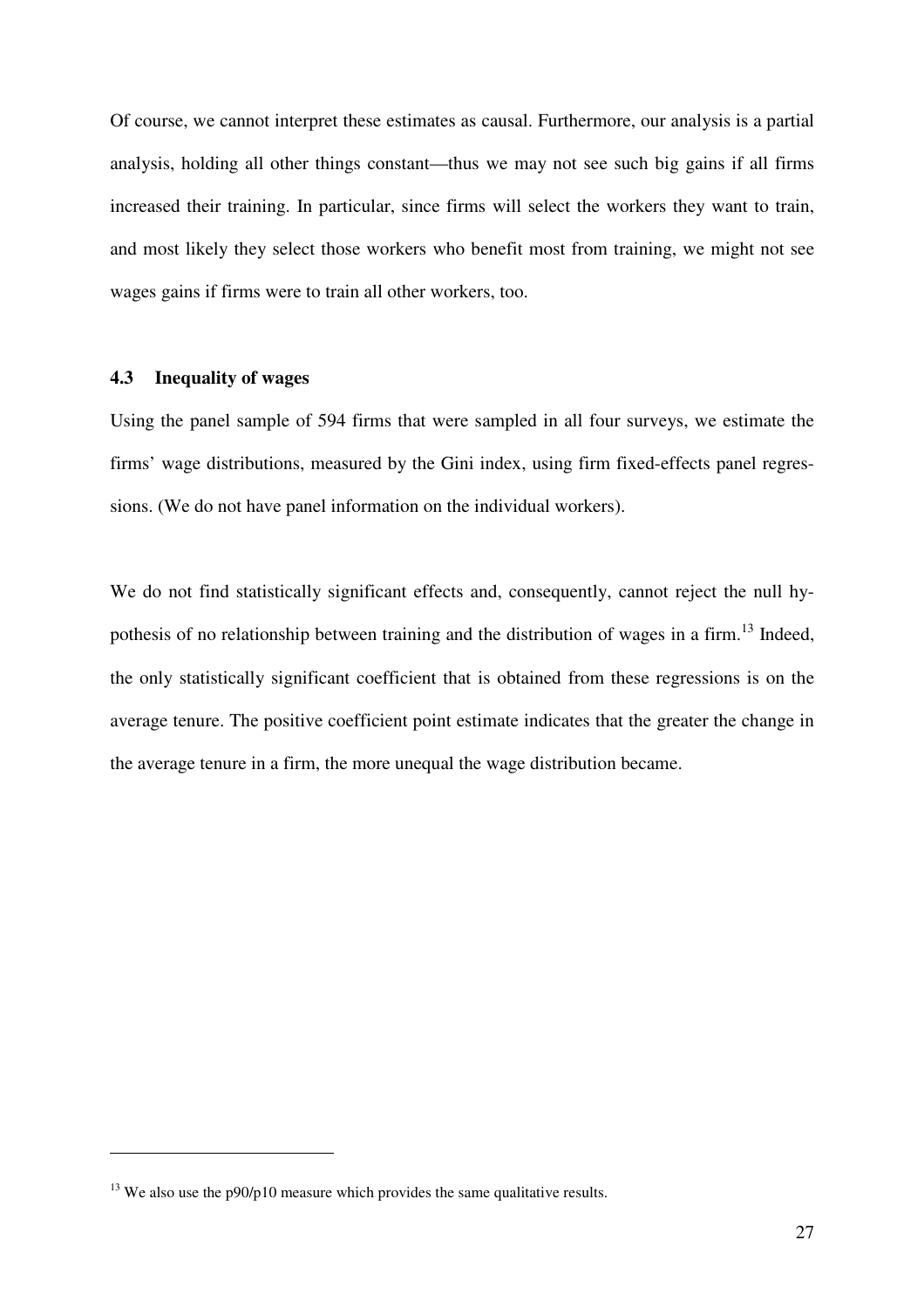|                                          | <b>Specification A</b> | <b>Specification B</b> |
|------------------------------------------|------------------------|------------------------|
|                                          | Gini                   | Gini                   |
| Training costs/employee ( $€1000$ )      | $-0.014$               | $-0.015$               |
|                                          | (0.032)                | (0.032)                |
| Fraction women                           | 0.013                  | 0.01                   |
|                                          | (0.053)                | (0.053)                |
| Fraction white collar workers            | 0.052                  | 0.058                  |
|                                          | (0.072)                | (0.073)                |
| Fraction part-time workers               | 0.077                  | 0.076                  |
|                                          | (0.079)                | (0.078)                |
| Fraction female part-time workers        | 0.15                   | 0.149                  |
|                                          | (0.12)                 | (0.117)                |
| Fraction employees compl. Apprenticeship | 0.024                  | 0.016                  |
|                                          | (0.045)                | (0.045)                |
| Fraction employees                       |                        |                        |
| High school/master craftsman             | 0.076                  | 0.066                  |
|                                          | (0.049)                | (0.052)                |
| Fraction employees university degree     | $-0.083$               | $-0.084$               |
|                                          | (0.272)                | (0.27)                 |
| Average tenure within firm               | $0.004*$               | $0.004*$               |
|                                          | (0.002)                | (0.002)                |
| Average age of employees                 |                        | 0.001                  |
|                                          |                        | (0.002)                |
| Number of employees (1000)               | 0.006                  | 0.007                  |
|                                          | (0.012)                | (0.012)                |
| Wage/employee ( $€1000$ )                |                        | 0.000                  |
|                                          |                        | (0.000)                |
| Number of firms                          | 594                    | 594                    |

#### **Table 10: Estimated Gini indices, fixed-effects regressions.**

Note: \*\*\*, \*\* and \* indicate statistical significant values at the 1%, 5% and 10% error level. Estimations based on LCS 2000 and 2004 and SES 2002 and 2006. Robust standard errors.

#### **5 Summary**

We have investigated the association between employer-provided training and productivity and wages respectively. For our analysis, we have combined several sources of data on Austrian firms.

For the analysis of training and productivity, we have used data from the Continuing Vocational Training Surveys of 1999 and 2005 and have linked these with data from the Surveys on Structural Business Statistics. We have found a positive elasticity of about 0.04 of training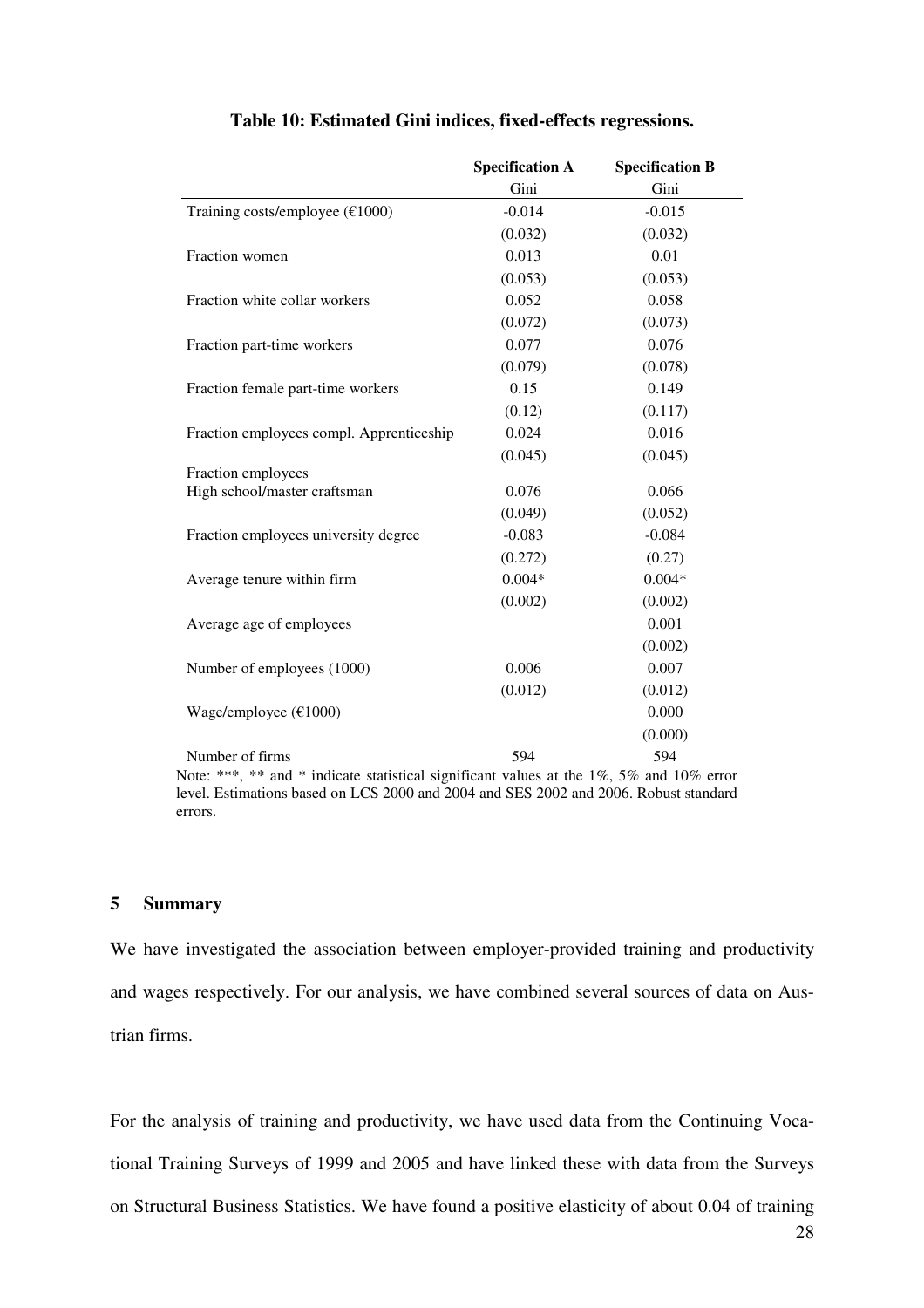on productivity. Furthermore, using a lagged but smaller sample, we have estimated elasticities of about 0.02 (of training on next year's productivity). Firm-fixed effects regressions using a very small sample of 203 firms give elasticities of about 0.02, too, however these estimates are statistically not significant. Although the data are the currently best available data in Austria, they do not allow us to rule out that selection or reversed causality biases the obtained results.

For the analysis of training and wages we have used data from the Structure of Earnings Surveys of the years 2002 and 2006 and have linked them with data from the Labour Cost Surveys of the years 2000 and 2004. This lagged structure (wages are measured two years later than training) has allowed us to rule out reversed causality effects. While the majority of Austrian small and medium sized firms spend little or no money on employees' training, we have found a robust positive coefficient of 0.05.

Concerning the effects of training on the equality of wages within a firm, we would expect the following result: If only high wage workers are trained, the wages within a firm will diverge and, vice versa, we will observe a convergence of wages, if only low wage workers have access to training. We have estimated the effects of training on the distribution of wages within firms and do not find a statistically significant relationship. In other words, our results show neither that training leads to more wage inequality nor to more wage equality within firms.

Since in general wages correlate with productivity (Dostie, 2006), and since we estimate a positive elasticity of training on productivity, we conclude that employer-provided training is beneficial for both firms and workers. While the results cannot be interpreted causally, in the sense that more training leads to more productivity or wages, the results confirm earlier stud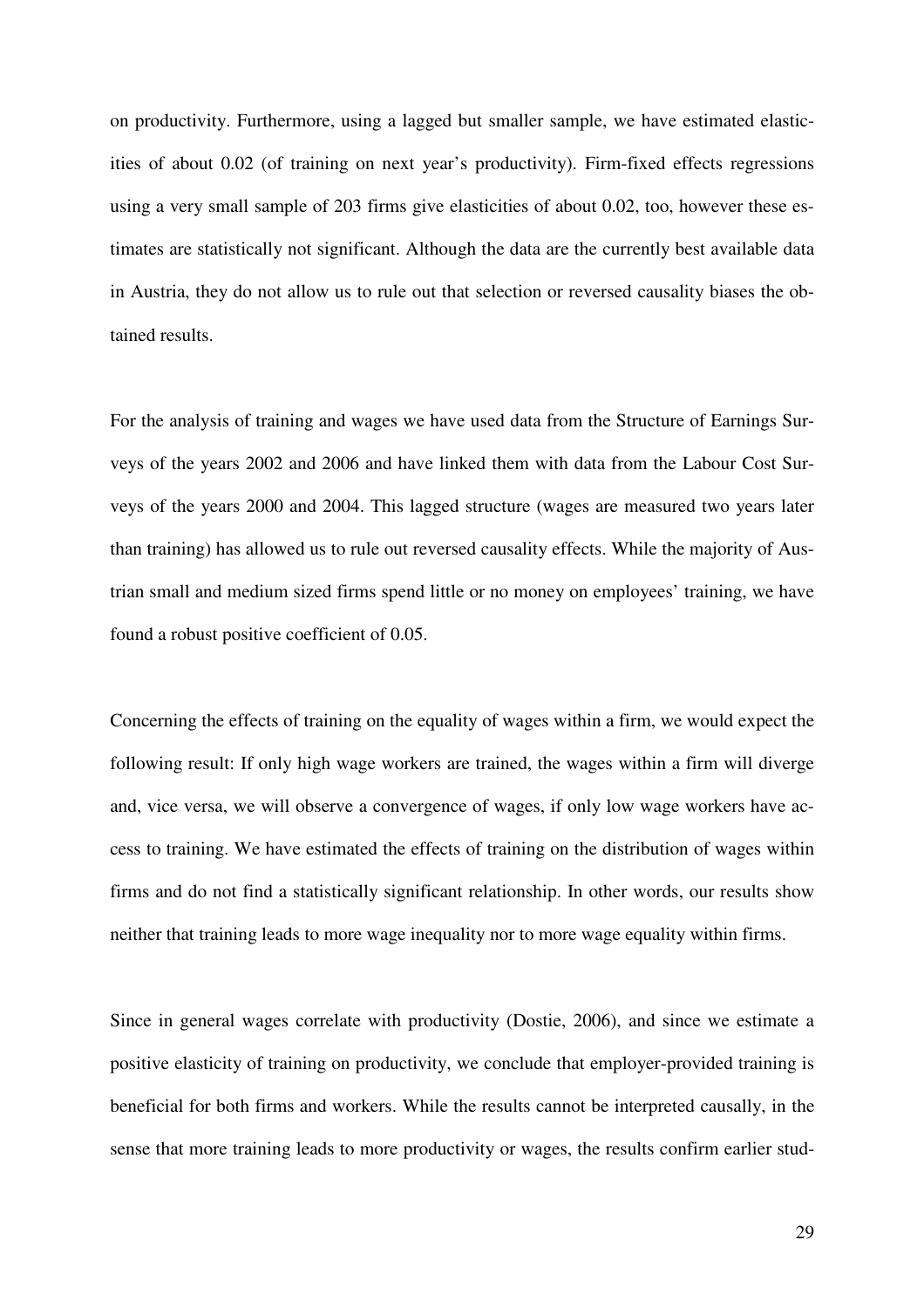ies and indicate at least that the link between employer-provided training and productivity warrants further research.

Because the available data do not allow establishing a causal link, we hesitate to give advice on how to improve economic policy incentives for employer-provided training on the basis of our results. It is in addition important to distinguish between the firms that train their workers without any additional incentive and those firms who will respond to such an incentive to gauge the size of the deadweight loss. We strongly believe that any policy advice requires more evidence on how firms decide on whom to train, which types of training to provide and how much to spend on employer-provided training.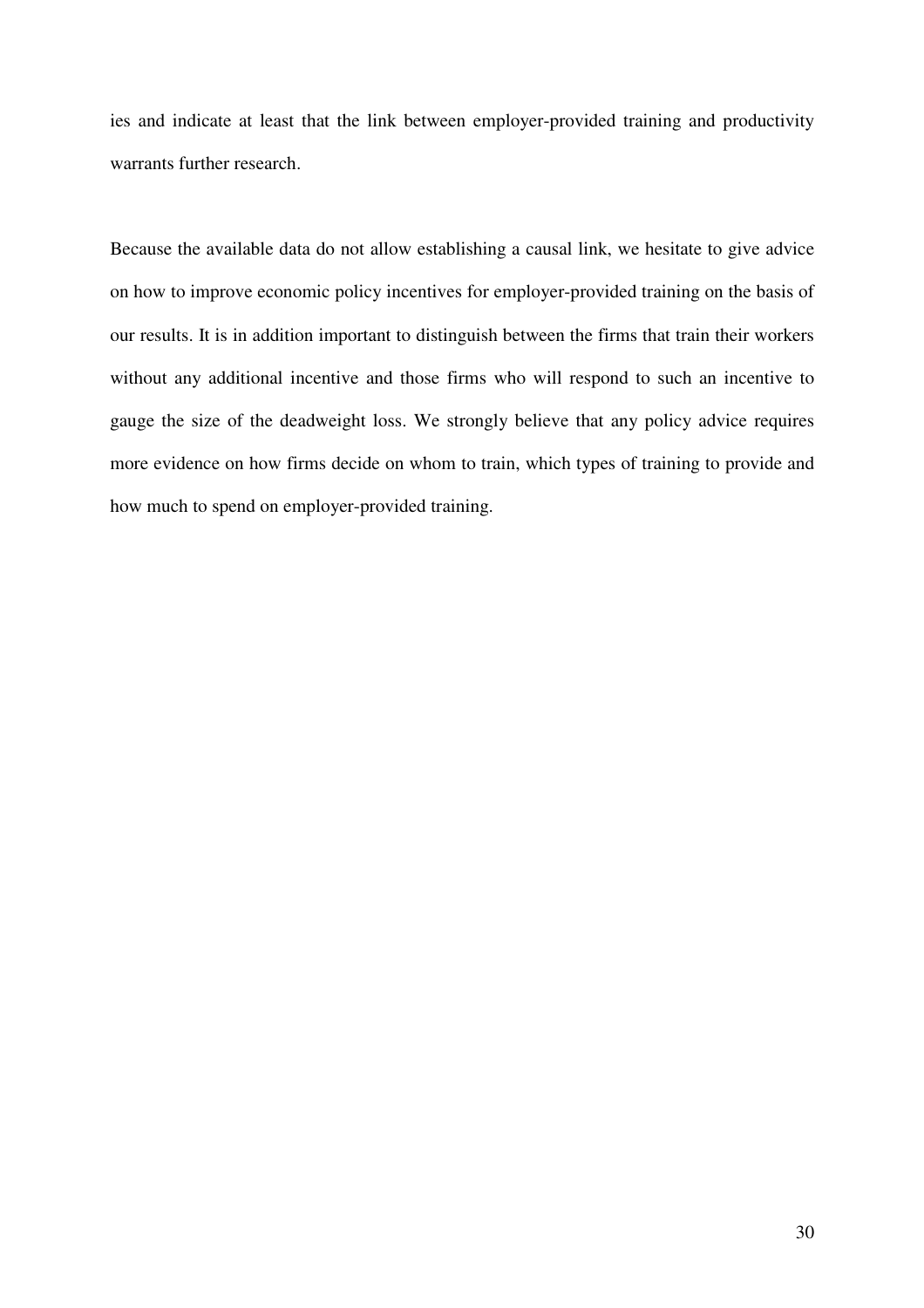### **6 Literature**

- Bartel, Ann (1995), "Training, wage growth, and job performance: Evidence from a company database", *Journal of Labor Economics*, 13, 401—25.
- BKA (Bundeskanzleramt), (2007), *Frauen und Männer in Österreich*, Statistische Analysen zu geschlechtsspezifischen Unterschieden, Wien.
- Black, Sandra E. and Lisa M. Lynch (2001), "How to compete: the impact of workplace practices and information technology on productivity", *The Review of Economics and Statistics*, 83/3, 434--445.
- Böheim, René und Nicole Schneeweis (2008), "Betriebliche Weiterbildung und Produktivität", *Wirtschaft und Gesellschaft*, 34 (1), 57--81.
- Böheim, René und Florian Wakolbinger (2009), "Mehr Lohn bei betrieblicher Weiterbildung? Eine empirische Analyse österreichischer Unternehmen", *Wirtschaft und Gesellschaft* 35 (2), 187--213
- Dearden, Lorraine, Howard Reed and John van Reenen (2000), "Who gains when workers train? Training and corporate productivity in a Panel of British industries", *IFS working paper* 00/01, Institute for Fiscal Studies, London.
- Dearden, Lorraine, Howard Reed and John van Reenen (2006), "The impact of training on productivity and wages: Evidence from British panel data", *Oxford Bulletin of Economics and Statistics* 68/4, 397—421.

Dostie, Benoit (2006). Wages, productivity and aging. *IZA Discussion Paper* 2496.

- Kaniovski, Serguei and Michael Peneder (2008), Determinants of firm survival: A duration analysis using the generalized gamma distribution, *Empirica*, 35(1), 41—58.
- Oliner, Stephen D., Daniel E. Sichel, Jack E. Triplett und Robert J. Gordon (1994), "Computers and Output Growth Revisited: How Big is the Puzzle?", *Brookings Papers on Economic Activity*, 273—334.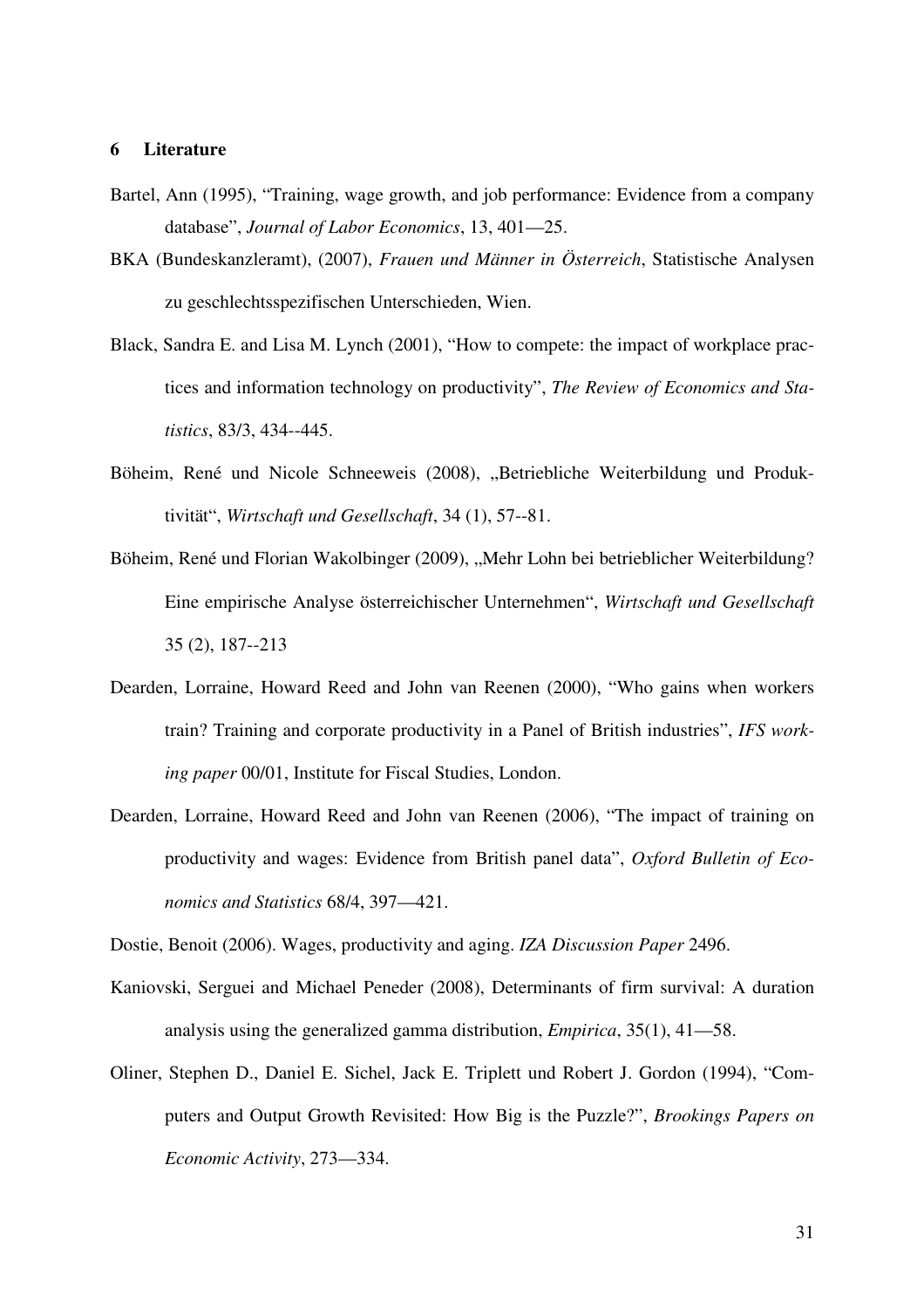- Peneder M. (Koord.), Falk M., Hölzl W., Kaniovski S., Kratena K. (2007), "Technologischer Wandel und Produktivität", *Wifo-Monatsberichte*, 80 (1), S. 33-46.
- Statistik Austria, 2001a, Leistungs- und Strukturerhebung 1999, Produktion & Dienstleistungen, *www.statistik.at*, Wien.

Statistik Austria, 2001b, CVTS2, Dokumentation, *www.statistik.at*, Wien.

Statistik Austria, 2003, Betriebliche Weiterbildung, Online at: www.statistik.at.

Statistik Austria, 2004, Standard-Dokumentation Metainformationen (Definitionen, Erläuterungen, Methoden, Qualität) zur Europäischen Erhebung über berufliche Weiterbildung in Unternehmen (CVTS2), Bearbeitungsstand: 31.08.2004, Wien.

Statistik Austria, 2006a, Mikrozensus, Dokumentation, Online at: www.statistik.at.

- Statistik Austria, 2006b, Standard-Dokumentation Metainformationen zur Verdienststrukturerhebung 2002, *www.statistik.at*, Wien.
- Statistik Austria, 2007, Standard-Dokumentation Metainformationen zur Arbeitskostenerhebung 2004, *www.statistik.at*, Wien.
- Zwick, Thomas, 2002, Employee resistance against innovations, *International Journal of Manpower* 23, 542-552.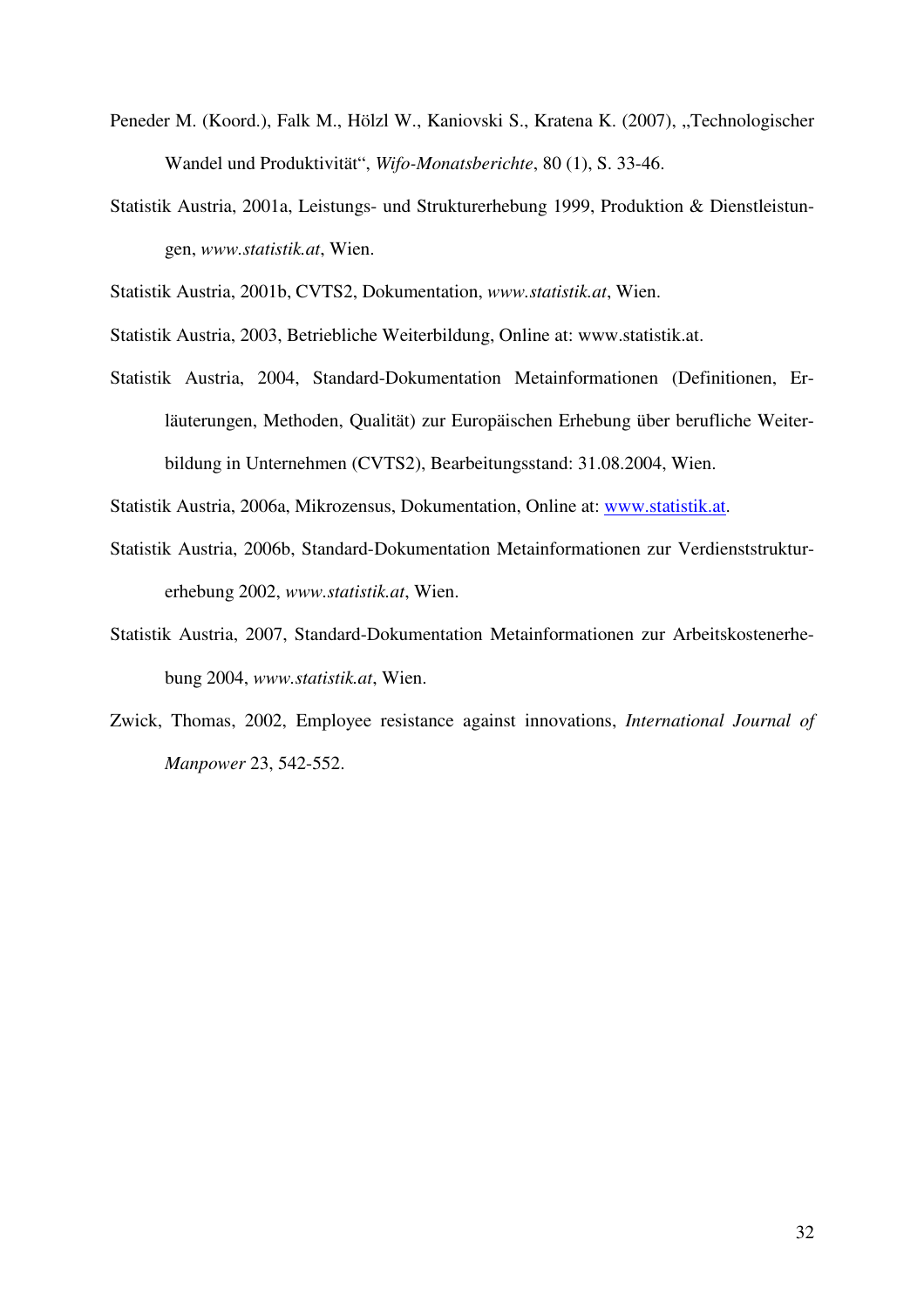# **Appendix**

| <b>Variable</b>                                                   | Productivity per hour (log)     |                        |                        |                        |  |  |
|-------------------------------------------------------------------|---------------------------------|------------------------|------------------------|------------------------|--|--|
| Specification                                                     | A                               | $\, {\bf B}$           | $\mathsf{C}$           | D                      |  |  |
|                                                                   | Coefficient<br>(Standard error) |                        |                        |                        |  |  |
|                                                                   |                                 |                        |                        |                        |  |  |
| Costs (log)                                                       | $0.044***$                      | $0.042***$             | $0.040***$             | $0.039***$             |  |  |
|                                                                   | (0.008)                         | (0.008)                | (0.008)                | (0.008)                |  |  |
| Hours (log)                                                       | 0.003                           | 0.004                  |                        |                        |  |  |
|                                                                   | (0.003)                         | (0.003)                |                        |                        |  |  |
| Fraction of total hours                                           |                                 |                        |                        |                        |  |  |
| Languages (base)                                                  |                                 |                        |                        |                        |  |  |
| Marketing                                                         |                                 | $-0.017$               |                        | $-0.021*$              |  |  |
|                                                                   |                                 | (0.011)                |                        | (0.012)                |  |  |
| Administration                                                    |                                 | $0.025*$               |                        | 0.022                  |  |  |
|                                                                   |                                 | (0.013)                |                        | (0.014)                |  |  |
| Personal skills                                                   |                                 | $0.054***$             |                        | $0.049***$             |  |  |
|                                                                   |                                 | (0.017)                |                        | (0.017)                |  |  |
| IT                                                                |                                 | $-0.025**$             |                        | $-0.029**$             |  |  |
| Technical                                                         |                                 | (0.012)<br>$-0.003$    |                        | (0.012)<br>$-0.009$    |  |  |
|                                                                   |                                 | (0.009)                |                        | (0.010)                |  |  |
| Other                                                             |                                 | $-0.009$               |                        | $-0.017*$              |  |  |
|                                                                   |                                 | (0.009)                |                        | (0.009)                |  |  |
| Hours in house (log)                                              |                                 |                        | $0.006**$              | $0.006**$              |  |  |
|                                                                   |                                 |                        | (0.003)                | (0.003)                |  |  |
| Hours external (log)                                              |                                 |                        | 0.002                  | 0.003                  |  |  |
|                                                                   |                                 |                        | (0.003)                | (0.003)                |  |  |
| Fraction of total external hours                                  |                                 |                        |                        |                        |  |  |
| Institutions (base)                                               |                                 |                        |                        |                        |  |  |
| <b>Business</b>                                                   |                                 |                        | 0.011                  | $0.018**$              |  |  |
|                                                                   |                                 |                        | (0.007)                | (0.008)                |  |  |
| Schools                                                           |                                 |                        | $-0.079***$            | $-0.073***$            |  |  |
|                                                                   |                                 |                        | (0.020)                | (0.021)                |  |  |
| Private                                                           |                                 |                        | 0.001                  | 0.004                  |  |  |
|                                                                   |                                 |                        | (0.008)                | (0.009)                |  |  |
| Other                                                             |                                 |                        | $0.018*$               | $0.025**$              |  |  |
|                                                                   |                                 |                        | (0.010)                | (0.011)                |  |  |
| Capital                                                           |                                 |                        |                        |                        |  |  |
| Inv. in Assets (log)                                              | $0.005***$                      | $0.005***$             | $0.005***$             | $0.005***$             |  |  |
|                                                                   | (0.001)                         | (0.001)                | (0.001)                | (0.001)                |  |  |
| Inv. in Software (log)                                            | 0.001                           | 0.001                  | 0.001                  | 0.001                  |  |  |
|                                                                   | (0.001)                         | (0.001)                | (0.001)                | (0.001)                |  |  |
| Personnel                                                         |                                 |                        |                        |                        |  |  |
| Number of employees (log)                                         | $0.005**$                       | $0.005*$               | $0.006**$              | $0.006**$              |  |  |
|                                                                   | (0.003)                         | (0.003)                | (0.003)                | (0.003)                |  |  |
| Fraction part-time                                                | $-0.017$                        | $-0.022$               | $-0.019$               | $-0.024$               |  |  |
|                                                                   | (0.016)                         | (0.016)                | (0.016)                | (0.016)                |  |  |
| Fraction white collar male (Base)<br>Fraction white collar female | $-0.050**$                      | $-0.050**$             | $-0.053***$            | $-0.053***$            |  |  |
|                                                                   |                                 |                        |                        |                        |  |  |
| Fraction blue collar m                                            | (0.020)<br>$-0.052***$          | (0.020)<br>$-0.053***$ | (0.020)<br>$-0.054***$ | (0.020)<br>$-0.055***$ |  |  |
|                                                                   |                                 | (0.016)                | (0.016)                |                        |  |  |
|                                                                   | (0.016)<br>$-0.063***$          | $-0.063***$            | $-0.068***$            | (0.016)<br>$-0.068***$ |  |  |
| Fraction blue collar f                                            |                                 |                        |                        |                        |  |  |
| Fraction apprentices                                              | (0.019)<br>$-0.120***$          | (0.019)<br>$-0.120***$ | (0.019)<br>$-0.127***$ | (0.019)<br>$-0.127***$ |  |  |
|                                                                   |                                 |                        |                        |                        |  |  |

# **Table A1: Estimates of productivity, pooled sample.**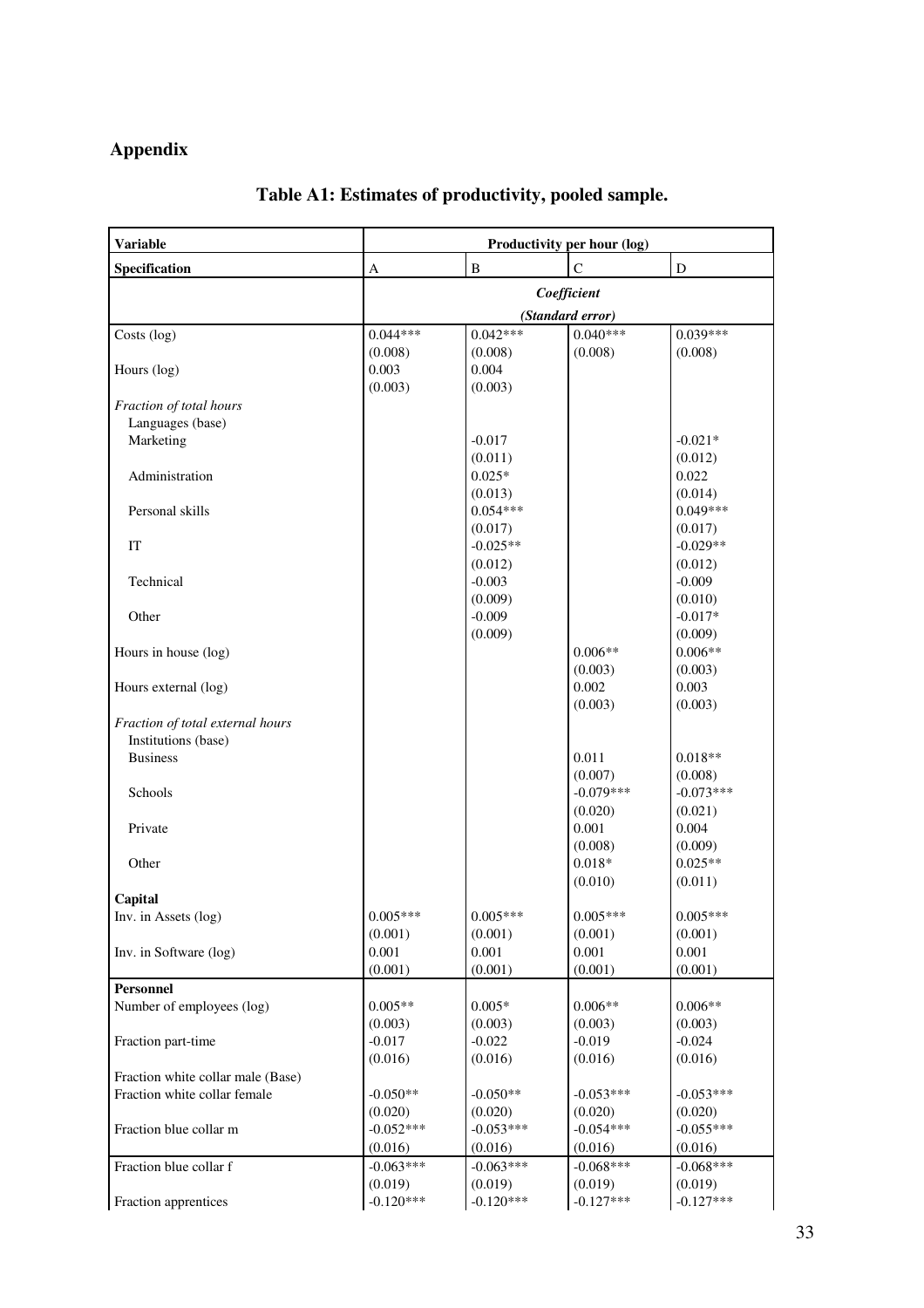|                             | (0.030)     | (0.030)     | (0.030)     | (0.030)     |
|-----------------------------|-------------|-------------|-------------|-------------|
| Fraction owners             | $-0.146***$ | $-0.137***$ | $-0.149***$ | $-0.139***$ |
|                             | (0.040)     | (0.040)     | (0.040)     | (0.040)     |
| Change since 1 year         | $-0.050***$ | $-0.054***$ | $-0.051***$ | $-0.055***$ |
|                             | (0.011)     | (0.012)     | (0.011)     | (0.011)     |
| Region                      |             |             |             |             |
| Upper Austria (Base)        |             |             |             |             |
| Burgenland                  | $0.017*$    | $0.018*$    | 0.014       | 0.014       |
|                             | (0.010)     | (0.010)     | (0.010)     | (0.010)     |
| Carinthia                   | 0.001       | 0.001       | $-0.002$    | $-0.001$    |
|                             | (0.009)     | (0.009)     | (0.009)     | (0.009)     |
| Lower Austria               | 0.000       | $-0.002$    | $-0.002$    | $-0.004$    |
|                             | (0.006)     | (0.006)     | (0.006)     | (0.006)     |
| Salzburg                    | 0.000       | 0.001       | 0.000       | 0.001       |
|                             | (0.009)     | (0.009)     | (0.009)     | (0.009)     |
| Styria                      | $-0.003$    | $-0.005$    | $-0.004$    | $-0.005$    |
|                             | (0.008)     | (0.008)     | (0.008)     | (0.008)     |
| Tyrol                       | $0.025***$  | $0.025***$  | $0.024***$  | $0.024***$  |
|                             | (0.009)     | (0.009)     | (0.009)     | (0.009)     |
| Vorarlberg                  | $0.024**$   | $0.023**$   | $0.024**$   | $0.024**$   |
|                             | (0.011)     | (0.011)     | (0.011)     | (0.011)     |
| Vienna                      | $0.016**$   | $0.014*$    | $0.014*$    | 0.011       |
|                             | (0.008)     | (0.008)     | (0.008)     | (0.008)     |
| ÖNACE Classification        |             |             |             |             |
| Nace 10                     | $-0.007$    | $-0.002$    | $-0.013$    | $-0.009$    |
|                             | (0.157)     | (0.157)     | (0.157)     | (0.156)     |
|                             |             |             |             |             |
| Nace 74                     | $-0.123***$ | $-0.121***$ | $-0.124***$ | $-0.124***$ |
|                             | (0.034)     | (0.034)     | (0.034)     | (0.034)     |
|                             |             |             |             |             |
| <b>Legal</b> form           |             |             |             |             |
| Limited liability (Base)    |             |             |             |             |
| Limited partnership         | $0.013*$    | $0.014**$   | $0.013*$    | $0.013*$    |
|                             | (0.007)     | (0.007)     | (0.007)     | (0.007)     |
| Stock corporation           | $-0.038**$  | $-0.040**$  | $-0.039**$  | $-0.041**$  |
|                             | (0.016)     | (0.016)     | (0.016)     | (0.016)     |
| Individual enterprise       | $-0.005$    | $-0.005$    | $-0.002$    | $-0.003$    |
|                             | (0.006)     | (0.006)     | (0.006)     | (0.006)     |
| Other                       | 0.000       | $-0.002$    | $-0.002$    | $-0.005$    |
|                             | (0.009)     | (0.009)     | (0.009)     | (0.009)     |
| Other                       |             |             |             |             |
| <b>Control variables</b>    |             |             |             |             |
| 1999                        | $-0.002$    | $-0.004$    | $-0.001$    | $-0.002$    |
|                             | (0.005)     | (0.005)     | (0.005)     | (0.005)     |
| Change since 1 year missing | $0.140***$  | $0.142***$  | $0.139***$  | $0.140***$  |
|                             | (0.041)     | (0.041)     | (0.041)     | (0.041)     |
| employees LSE CTVS          | $-0.005$    | $-0.007$    | $-0.004$    | $-0.008$    |
|                             | (0.008)     | (0.008)     | (0.008)     | (0.008)     |
| Constant                    | 4.940***    | 4.950***    | 4.965***    | 4.969***    |
|                             | (0.062)     | (0.062)     | (0.062)     | (0.062)     |
| R-squared                   | 0.195       | 0.199       | 0.200       | 0.204       |
| Number of observations      | 3,350       | 3,350       | 3,350       | 3,350       |
|                             |             |             |             |             |

Note: \*\*\*, \*\* and \* indicate statistical significant values at the 1%, 5% and 10% error level. Estimations based on CVTS 1999 and 2005 and SSBS 1999 and 2005.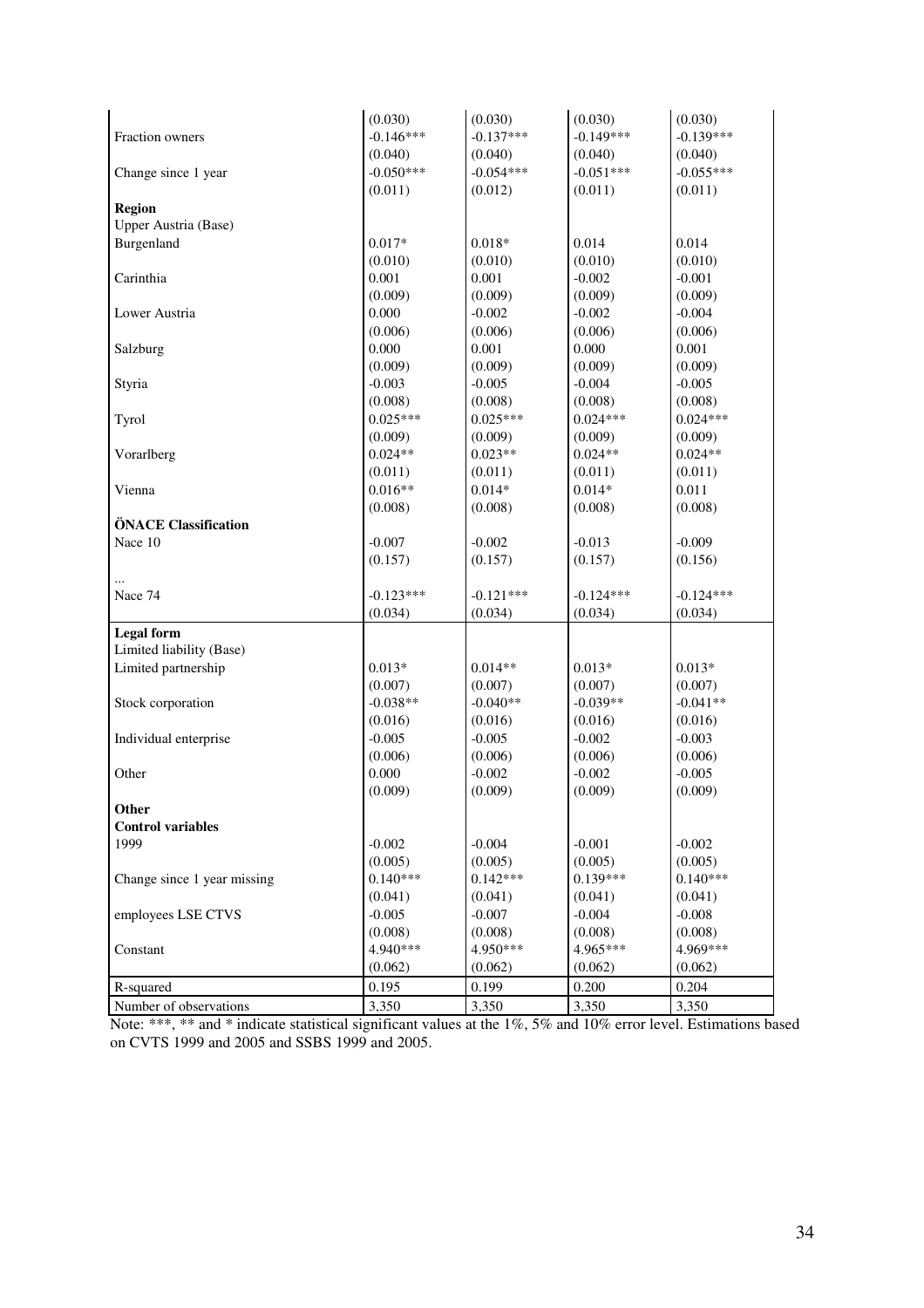|                                              | 2000/2       |              |                  | 2004/6      |              |             |  |
|----------------------------------------------|--------------|--------------|------------------|-------------|--------------|-------------|--|
| Specification                                | A            | $\, {\bf B}$ | $\mathsf{C}$     | A           | $\, {\bf B}$ | $\mathbf C$ |  |
| Dependent variable                           | log(hwage)   | log(hwage)   | log(hwage)       | log(hwage)  | log(hwage)   | log(hwage)  |  |
| Training costs ( $\in$ 1000)                 | $0.067***$   | $0.07***$    | $0.05***$        | $0.052***$  | $0.053***$   | $0.037***$  |  |
|                                              | (0.01)       | (0.01)       | (0.01)           | (0.005)     | (0.005)      | (0.004)     |  |
| <b>Individual characteristics</b>            |              |              |                  |             |              |             |  |
|                                              |              |              |                  |             |              |             |  |
| Female                                       | $-0.145***$  | $-0.154***$  | $-0.107***$      | $-0.131***$ | $-0.135***$  | $-0.097***$ |  |
|                                              | (0.008)      | (0.008)      | (0.011)          | (0.005)     | (0.005)      | (0.005)     |  |
| Age                                          | $0.011***$   | $0.006***$   | $0.01***$        | $0.011***$  | $0.007***$   | $0.01***$   |  |
|                                              | (0)          | (0)          | (0)              | (0)         | (0)          | (0)         |  |
| Part-time                                    |              | $0.051***$   |                  |             | $-0.04***$   |             |  |
|                                              |              | (0.01)       |                  |             | (0.008)      |             |  |
| temporary contract                           |              | $-0.012$     |                  |             | $-0.053***$  |             |  |
|                                              |              | (0.016)      |                  |             | (0.009)      |             |  |
| shift-work                                   |              | $0.072***$   |                  |             | $0.095***$   |             |  |
| <b>Education (Base: compulsory</b>           |              | (0.006)      |                  |             | (0.003)      |             |  |
| school)                                      |              |              |                  |             |              |             |  |
| Apprenticeship                               | $0.202***$   | $0.058***$   | $0.194***$       | $0.206***$  | $0.042***$   | $0.197***$  |  |
|                                              | (0.008)      | (0.006)      | (0.008)          | (0.006)     | (0.004)      | (0.005)     |  |
| High school degree/master<br>craftsman       | $0.279***$   | $0.124***$   | $0.256***$       | $0.268***$  | $0.101***$   | $0.25***$   |  |
|                                              | (0.01)       | (0.008)      | (0.012)          | (0.007)     | (0.005)      | (0.006)     |  |
| University degree                            | $0.497***$   | $0.347***$   | $0.41***$        | $0.421***$  | $0.253***$   | $0.366***$  |  |
|                                              | (0.021)      | (0.02)       | (0.022)          | (0.012)     | (0.011)      | (0.011)     |  |
| Employee classification (Base: white collar) |              |              |                  |             |              |             |  |
| Blue collar                                  |              | $-0.168***$  |                  |             | $-0.16***$   |             |  |
|                                              |              | (0.01)       |                  |             | (0.006)      |             |  |
| Apprentice                                   |              | $-0.956***$  |                  |             | $-0.967***$  |             |  |
|                                              |              | (0.016)      |                  |             | (0.011)      |             |  |
| marginal employment                          |              | $-0.164***$  |                  |             | $-0.202***$  |             |  |
|                                              |              | (0.018)      |                  |             | (0.013)      |             |  |
| Tenure within enterprise                     | $0.008***$   | $0.007***$   | $0.006***$       | $0.009***$  | $0.008***$   | $0.007***$  |  |
|                                              | (0)          | (0)          | (0.001)          | (0)         | (0)          | (0)         |  |
| Occupation                                   |              |              |                  |             |              |             |  |
| head in administration                       | $0.677***$   | $0.526***$   | $0.457***$       | $0.663***$  | $0.534***$   | $0.52***$   |  |
|                                              | (0.028)      | (0.028)      | (0.054)          | (0.018)     | (0.018)      | (0.018)     |  |
| .                                            |              |              |                  |             |              |             |  |
| unskilled labour                             | $\mathbf{0}$ | $-0.11***$   | $\boldsymbol{0}$ | 0.002       | $-0.125***$  | $-0.001$    |  |
|                                              | (0.013)      | (0.009)      | (0.012)          | (0.008)     | (0.006)      | (0.008)     |  |
| Supplements, worked hours,                   |              |              |                  |             |              |             |  |
| holidays<br>Supplements in reference         |              |              |                  |             |              |             |  |
| month ( $€1000$ )                            |              |              | $0.383***$       |             |              | $0.373***$  |  |
|                                              |              |              | (0.03)           |             |              | (0.013)     |  |
| Extra payments ( $\epsilon$ 1000)            |              |              | $0.019***$       |             |              | $0.012***$  |  |
|                                              |              |              | (0.006)          |             |              | (0.001)     |  |
| Number of paid extra                         |              | $0.001***$   |                  |             | $0.002***$   |             |  |

# **Table A2: Estimates of wages, cross-section**